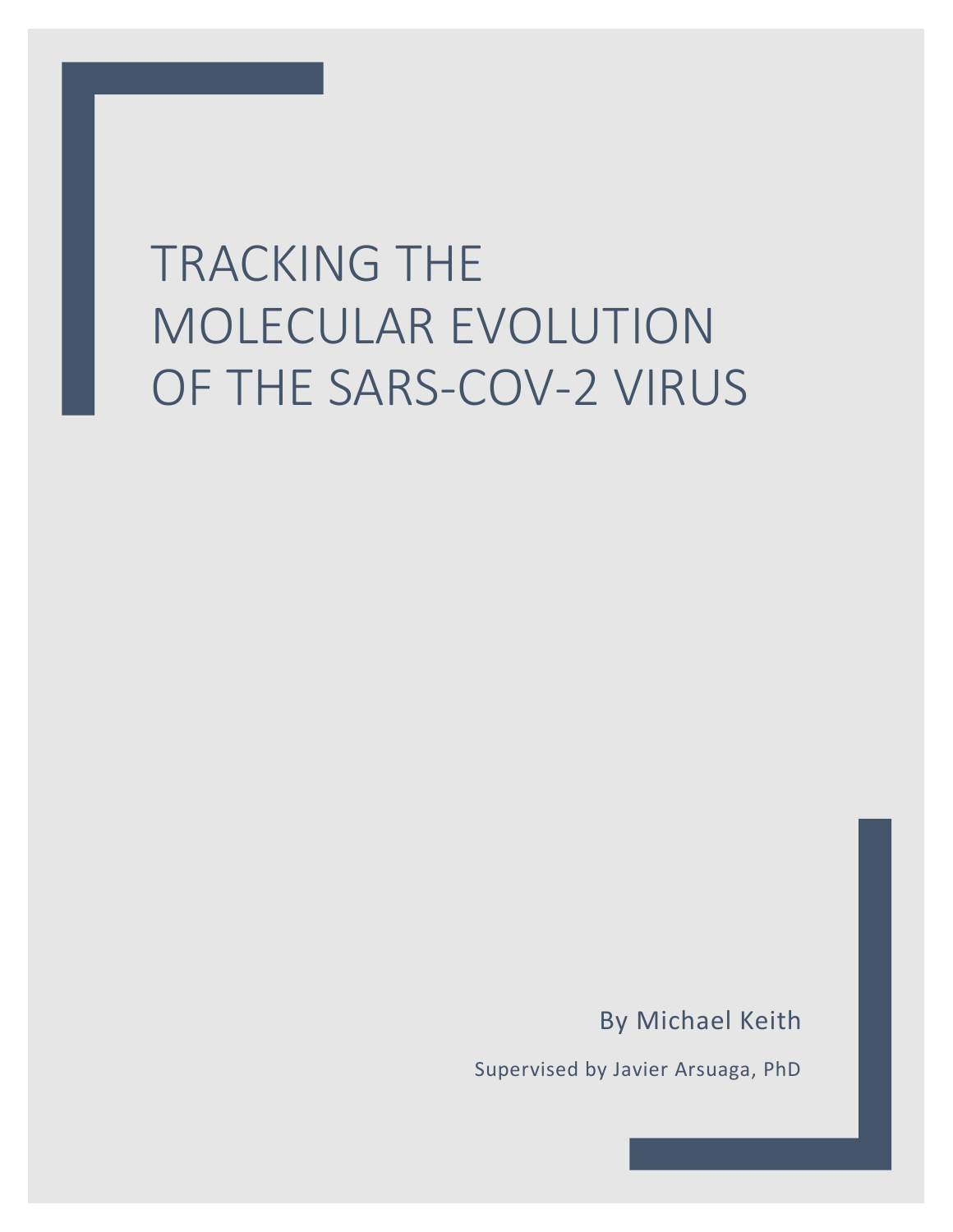# Table of Contents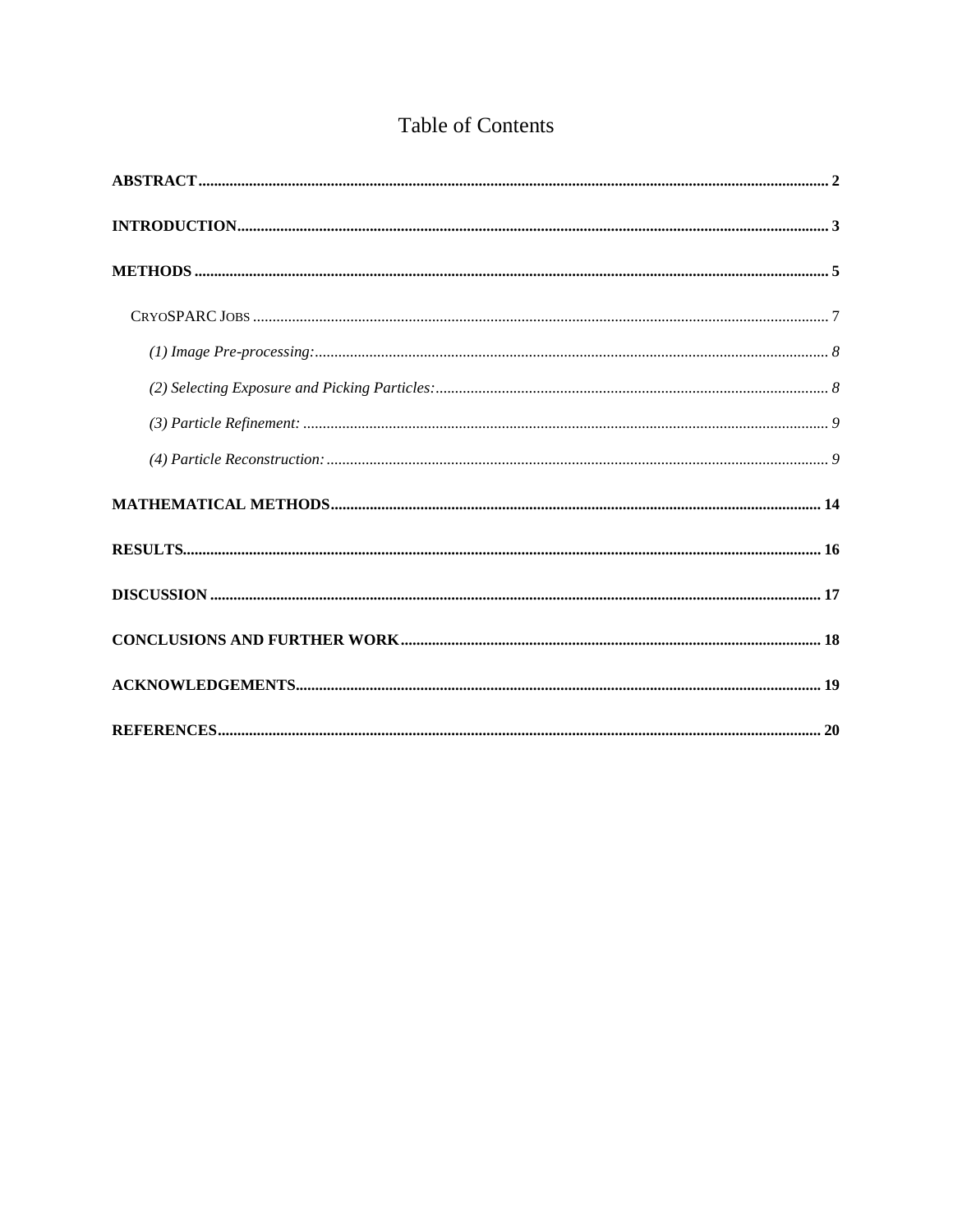#### **Abstract**

<span id="page-2-0"></span>SARS-CoV-2 is a highly contagious respiratory virus. Currently, there exist multiple strains of the virus with some variants offering enhanced infectivity. Previously, understanding the structure of the proteins of the virus was crucial in the development of therapeutic solutions – such as vaccines, manufactured antibodies, etc. – to ameliorate the deleterious effects of the virus on humans. With the rise of the new, more infectious variants, the elucidation of the S protein structure is paramount to the continued efficacy of existing therapeutic solutions. For example, the delta variant of the virus exhibits exacerbated infectivity and severity due to genetic alterations, which causes subsequent changes in its S-protein structure relative to the wild type (Wuhan) virus. By and large, differences in infectivity and subsequent severity of the COVID-19 are due to better binding affinities of mutant viral binding domains to the host receptor relative to the wild type. Thus, if we wish to establish a degree of control over the virus, we must continue to understand what conformation changes occur because of mutations (and their combinations) of the viral genome. Ideally, we will be able to synthesize vaccines based on a forecast of the potential SARS-CoV-2 mutants in an analogous fashion to the annual production of vaccines for the influenza virus. Here we generate a high-resolution 3D reconstruction of the S-protein monomer using a cryo-EM analysis software called CryoSPARC. This software applies complex mathematical algorithms to analyze micrograph images taken by an electron microscope to produce 3D models of microscopic particles of interest.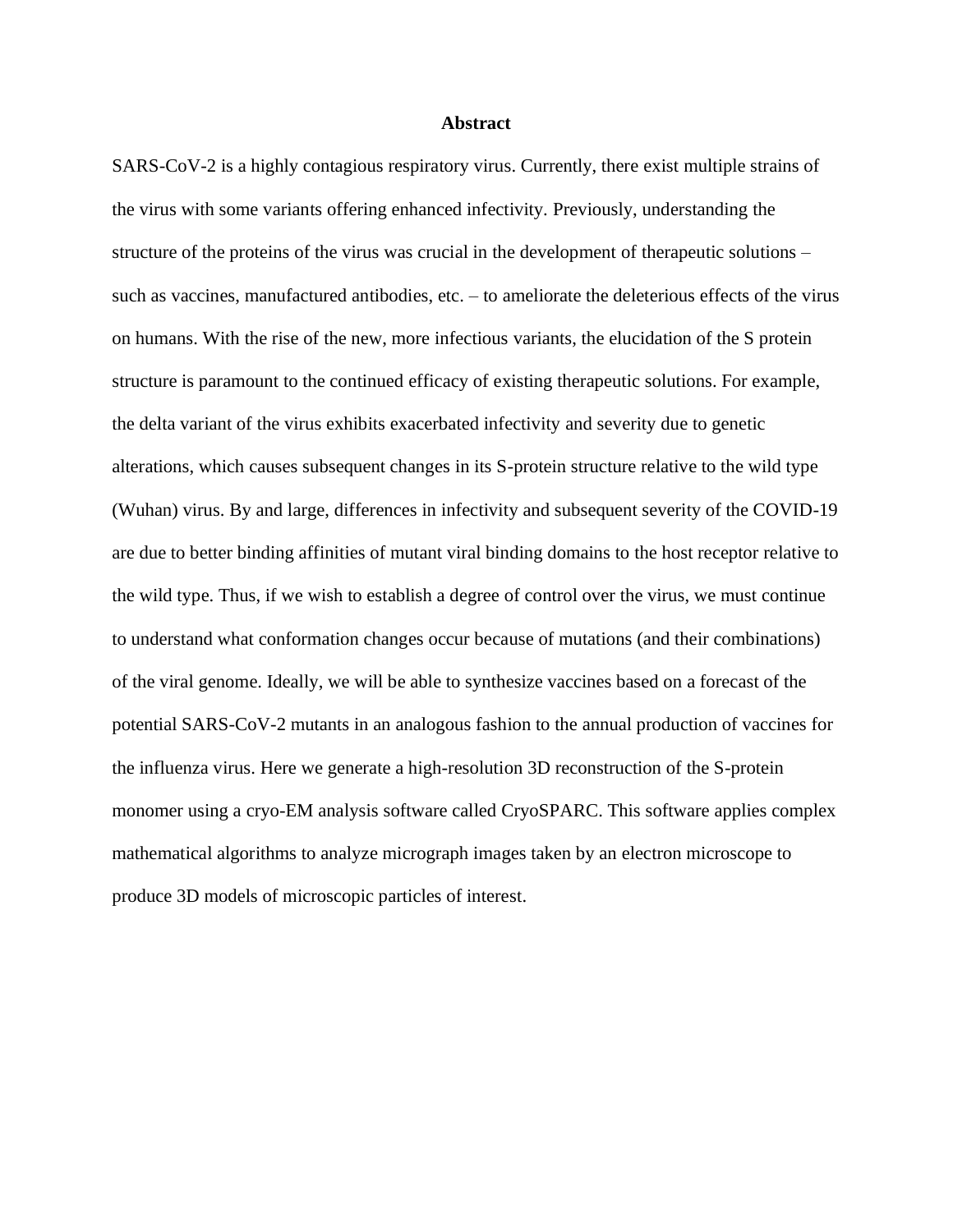## **Introduction**

<span id="page-3-0"></span>The S-protein is a trimeric, metastable glycoprotein [28]. It typically exists as a homotrimer (three identical proteins interacting via a quaternary structure) and has a variable conformation depending on the state of its receptor binding domain (RBD). Each protomer has two main subunits. The S1 subunit of the protein comprises the N-terminal domain, the RBD (C-terminal domain), and the two SD1 and SD2 subdomains [6]. The S2 subunit is the transmembrane portion of the S-protein and incorporates the N-terminal hydrophobic fusion peptide (FP), the heptad repeats (HR1 and HR2), the transmembrane domain (TM), and the cytoplasmic tail (CT) [6, 28]. Overall, the protein undergoes significant changes that result in viral fusion to the host cell. These changes are facilitated by the hinge-like movement of the RBD – the RBD is either up or down, exposing or occluding the binding elements, respectively, which leads to the metastability of the protein. During fusion, the exposed RBD surface binds to cognate receptors in the host organisms [6]. For example, the primary point-of-entry for the SARS-CoV-2 virus in



Image by Wrapp, et al <a>[1]</a>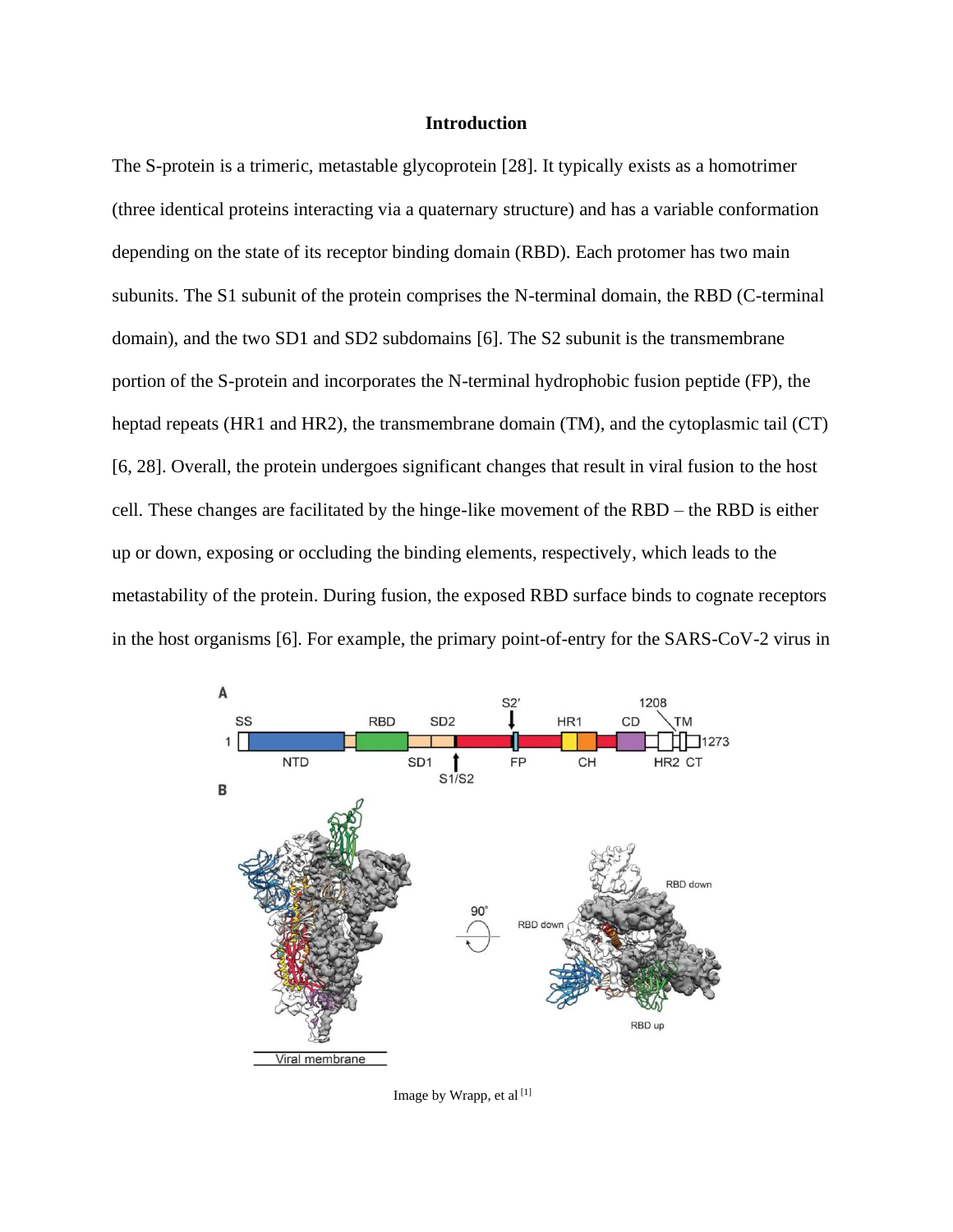humans is via the angiotensin-converting enzyme 2 (ACE2) cell receptor [10, 15]. The above image depicts the various 2D and 3D motifs of the S protein, and highlights (in green) an RBD in the 'up' (binding elements exposed) conformation.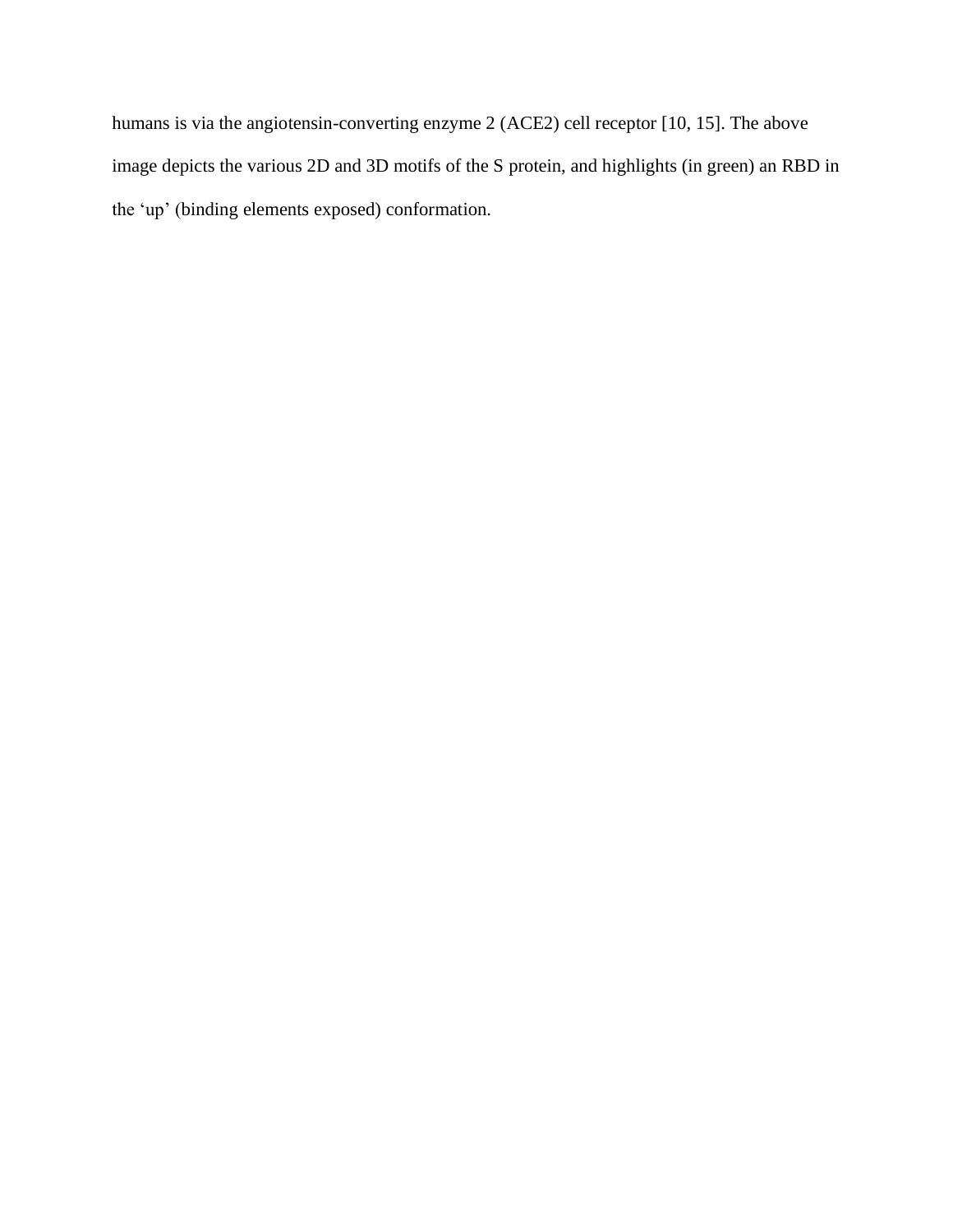#### **Methods**

<span id="page-5-0"></span>We seek to generate a 3D model of the S-protein monomer, capturing the different possible RBD states. Hence, we performed single-particle cryo-electron microscopy with S-protein monomers using a Thermo Fisher Glacios cryo-transmission electron microscope (cryo-TEM) equipped with a Gatan K3 electron detector followed by analysis in CryoSPARC. A typical workflow for cryo-EM is depicted below, and it summarizes the work we performed.



We employed transmission electron microscope (TEM) grids with wells of 1.2 microns in diameter. Next, we loaded our S-protein monomers on the grids via micropipettes – our S protein monomers are approximately 20 nm in length. Next, we inserted our prepared grids into a Leica EM GP2 plunge freezer, which plunged them into a Dewar of liquid nitrogen cooled by liquid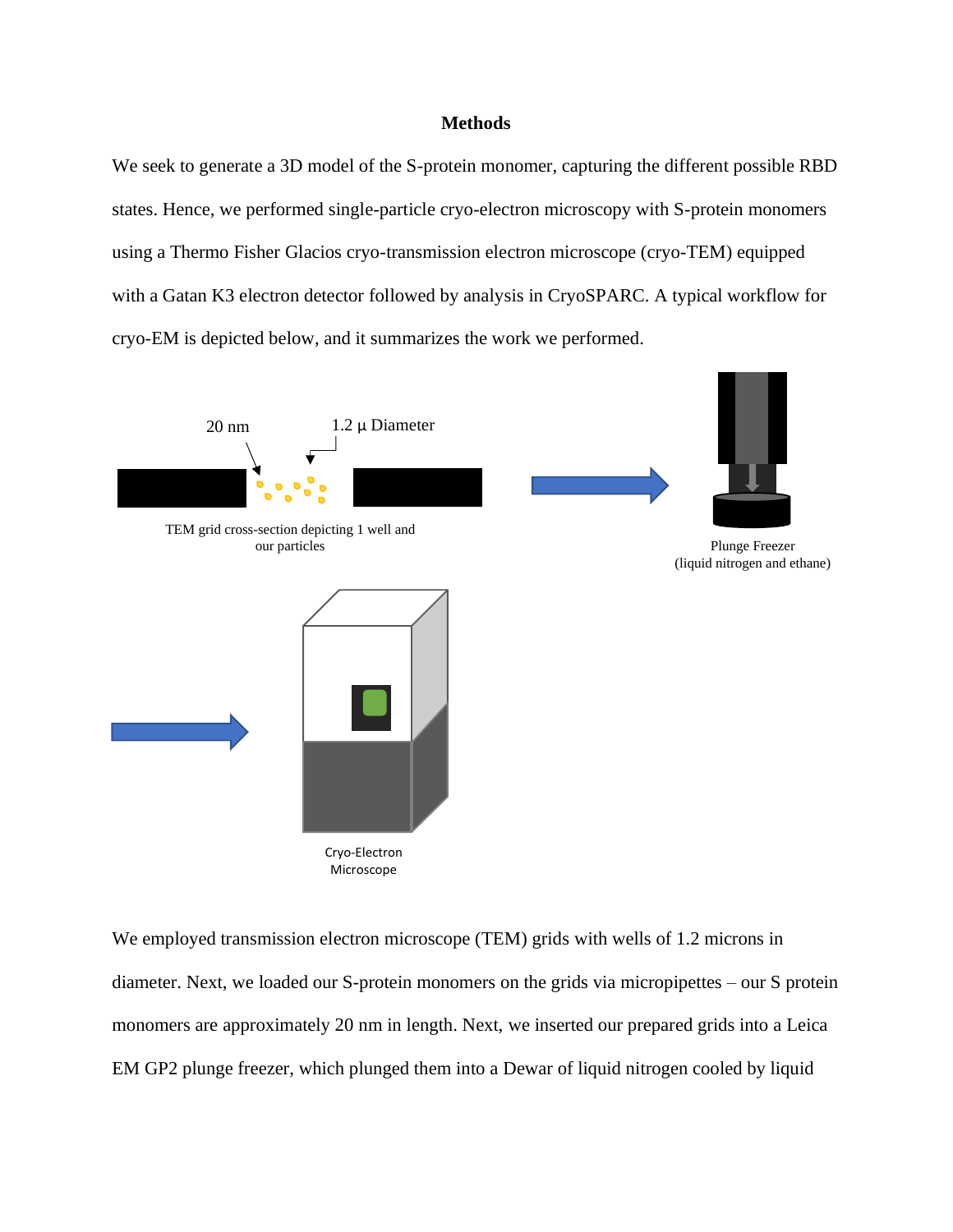ethane. The following are images of unprepared grids and the plunge freezer prior to loading the samples:



Next, we took images of the grids using the electron microscope. Afterward, we processed the micrograph images in CryoSPARC. Below are pictures of the cryo-EM imaging steps:

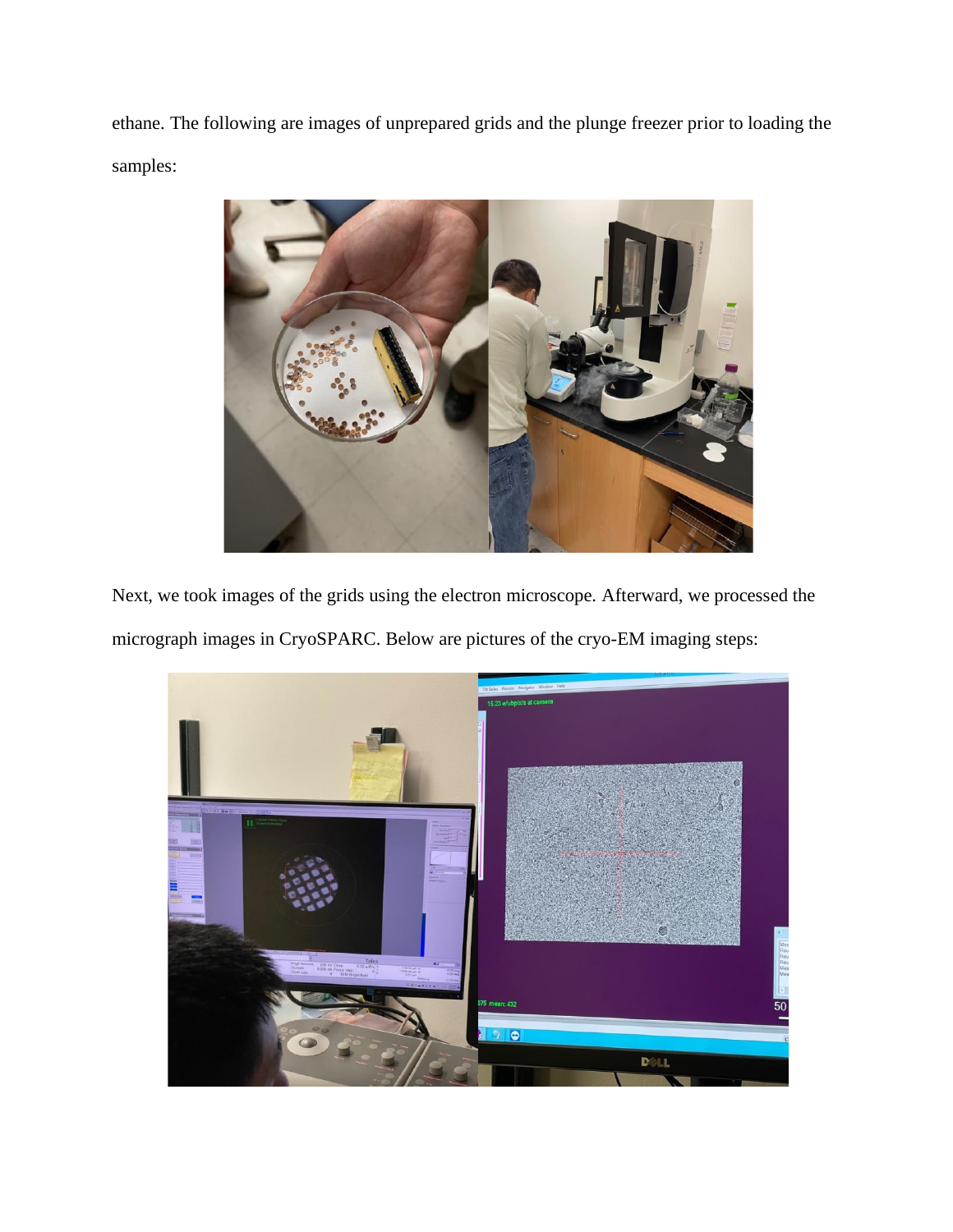The left-most picture depicts the focusing of the electron beam near a well in one of the grids. The right picture demonstrates the micrograph captured by the microscope within the well. We introduced defocus by positioning the crosshair in the left image away from the center of the well. We corrected for this defocus later when processing the micrographs in CryoSPARC. Additionally, there are several large blobs in the micrograph on the right. These are 'junk' particles – dust, pieces of ice, or other foreign materials that are not our S-protein monomer. Hence, we excluded these micrographs and particles whenever possible in our later analyses.

# <span id="page-7-0"></span>CryoSPARC Jobs

The CryoSPARC software operates via workflow consisting of numerous jobs. Each job represents a particular pre-processing or refinement method that aids in the selection of useable micrographs and particles. By 'useable,' we mean particles that are not cut-off in the micrograph, exhibit high resolution, and take on different 3D orientations; and micrographs that do not contain numerous junk particles, contain large ice crystals or holes from the electron beam, and demonstrate the particles we wish to analyze. The following is a summary of the workflow we utilized: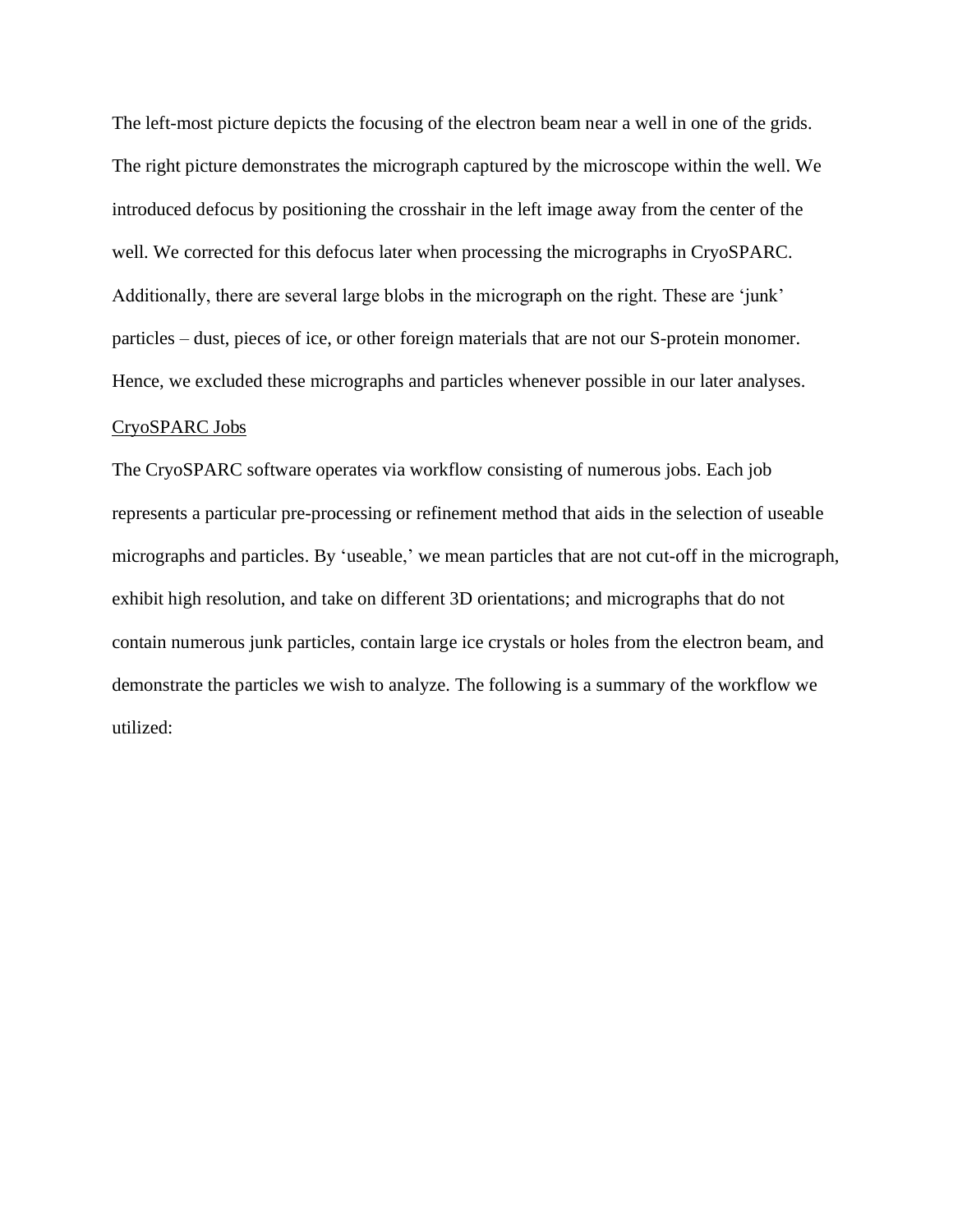

Each of the jobs on the right are categorized on the left by the general type of processing performed.

## <span id="page-8-0"></span>(1) Image Pre-processing:

We first imported the micrographs taken during cryo-EM into CryoSPARC. We had a raw pixel size of 0.44 Å with spherical aberration of 2.7 mm. Additionally, we used an accelerating voltage of 200 kV and a total exposure dose of 60 e/ $\AA$ <sup>2</sup>. Next, we ran a motion correction job to detect and correct for the motion of the particles during the imaging process, binning to half the resolution. We then ran a Patch CTF Estimation job to correct for the interference inherent to the electron beam.

# <span id="page-8-1"></span>(2) Selecting Exposure and Picking Particles:

The set of jobs in this category relied on user-input to choose the best micrographs and particles. We chose micrographs that have a CTF resolution cut-off of 5 Å and whose full-frame motion distance was within 22-32 pixels. For Blob Picking (choosing particles), we let the software automatically choose particles given an elliptical blob with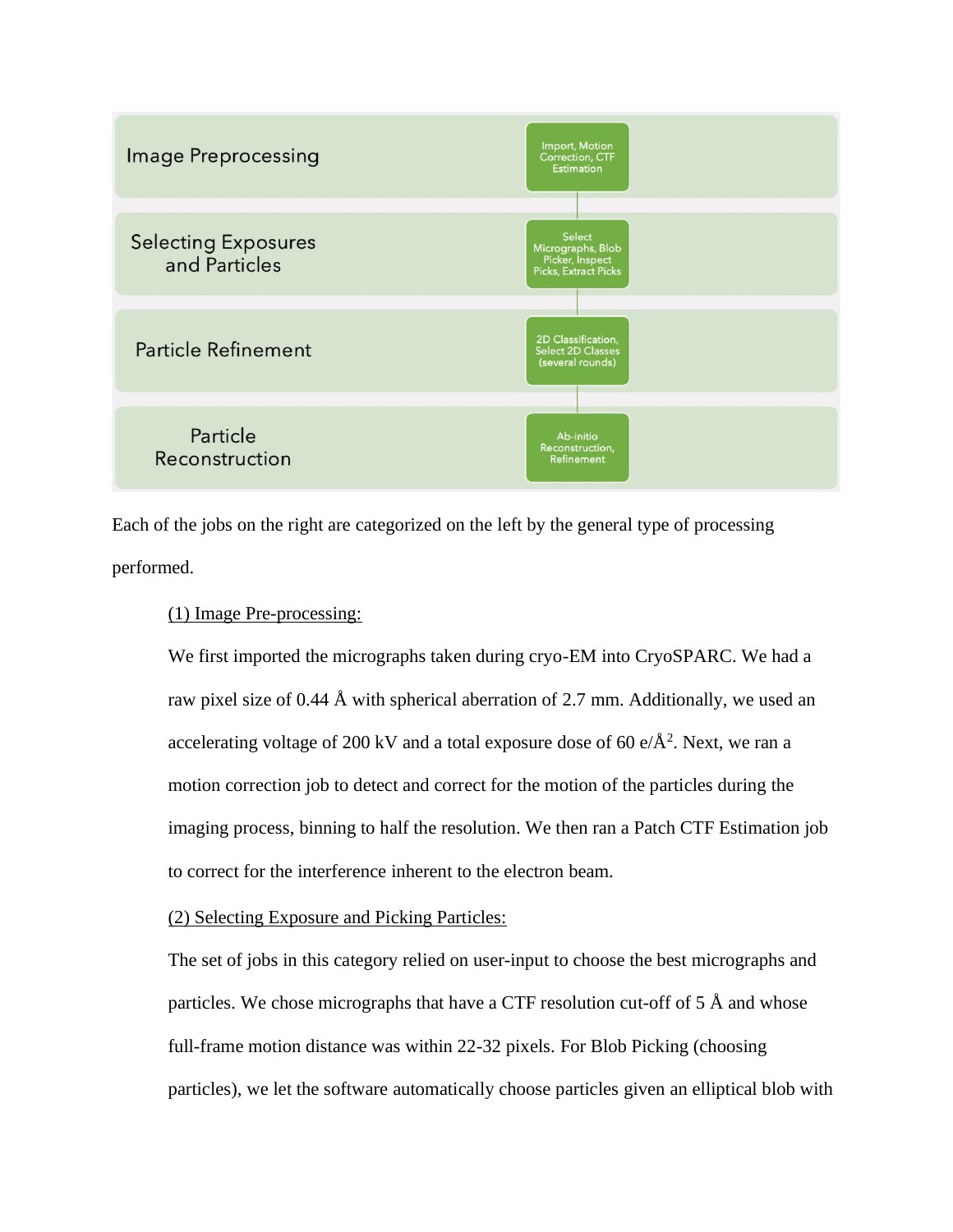major axis length 150 Å and minor axis length 100 Å. Next, we ran an Inspect Picks job that allowed us to eliminate picks the software made that had low-resolution data using a power threshold of 552-800 and a normalized cross correlation (NCC) score of 0.18. Finally, we ran an Extract Picks job, which recorded the coordinates of the selected particles on the micrograph.

#### <span id="page-9-0"></span>(3) Particle Refinement:

This set of jobs allowed the chosen particles from the previous batch of jobs to be classified into different classes based on their different symmetries and 3D orientations. A class average resolution was assigned by the software to aid in the selection of the best (highest resolution) classes. Initially, we permitted CryoSPARC generate 40 different classes of particles, of which we chose the best 6. Following this, we re-ran the jobs from (2) and (3) using this subset of micrographs. We then selected the 5 best 2D classes.

# <span id="page-9-1"></span>(4) Particle Reconstruction:

Taking the information from the previous sets of jobs, we performed an *ab-initio* 3D reconstruction of the particle of interest. Further non-uniform refinement jobs were ran using the output of the *ab-initio* job, which resulted in  $\sim$ 9.5 Å and  $\sim$ 8 Å resolution 3D models. Following the images below demonstrating the Cryo-SPARC workflow and the first set of 2D classes, we outline the general mathematical principles behind the *ab-initio* reconstruction job.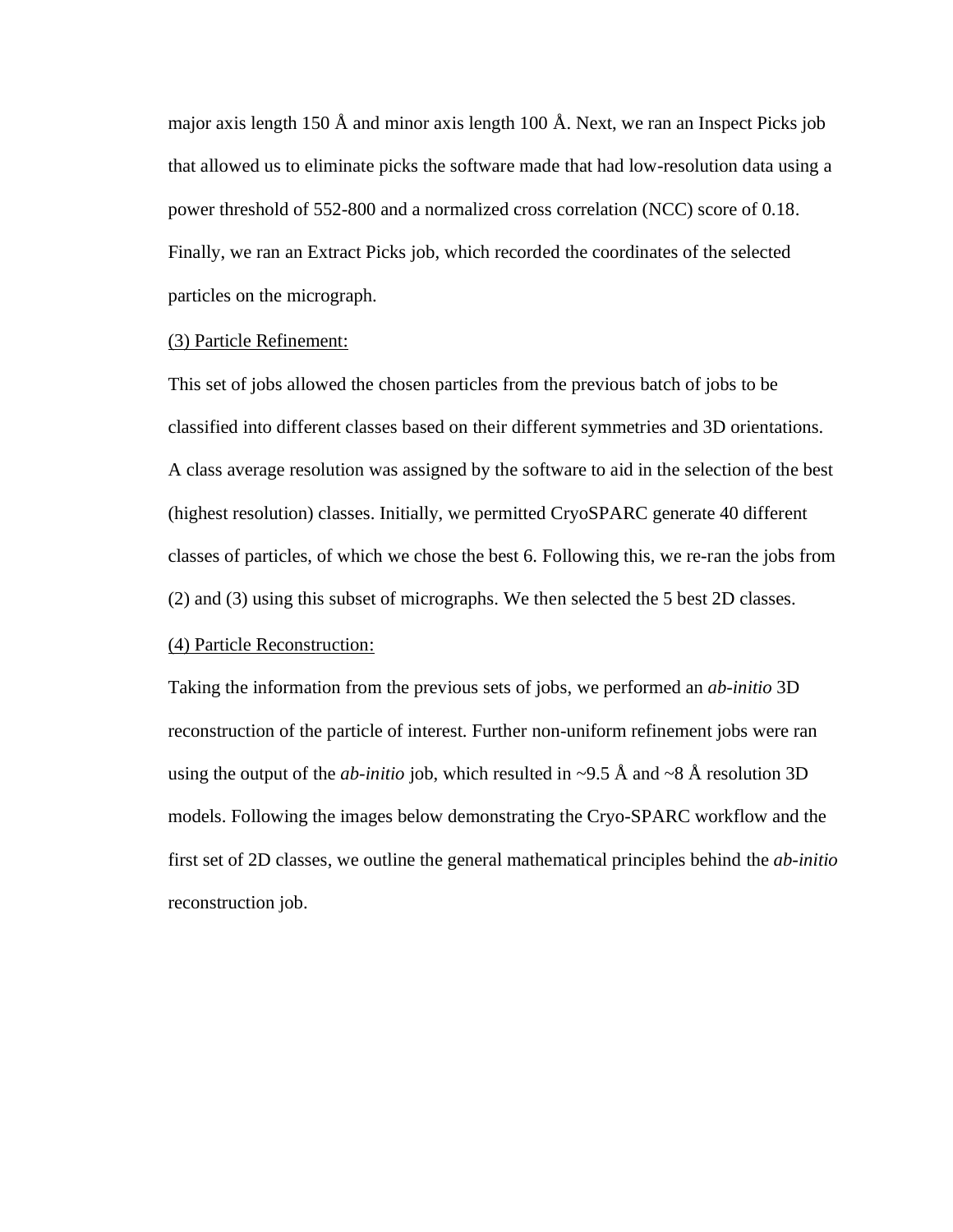

*Figures 1 and 2 First set of CryoSPARC jobs depicting pre-processing and selection of particles steps as well as the first 2D classification*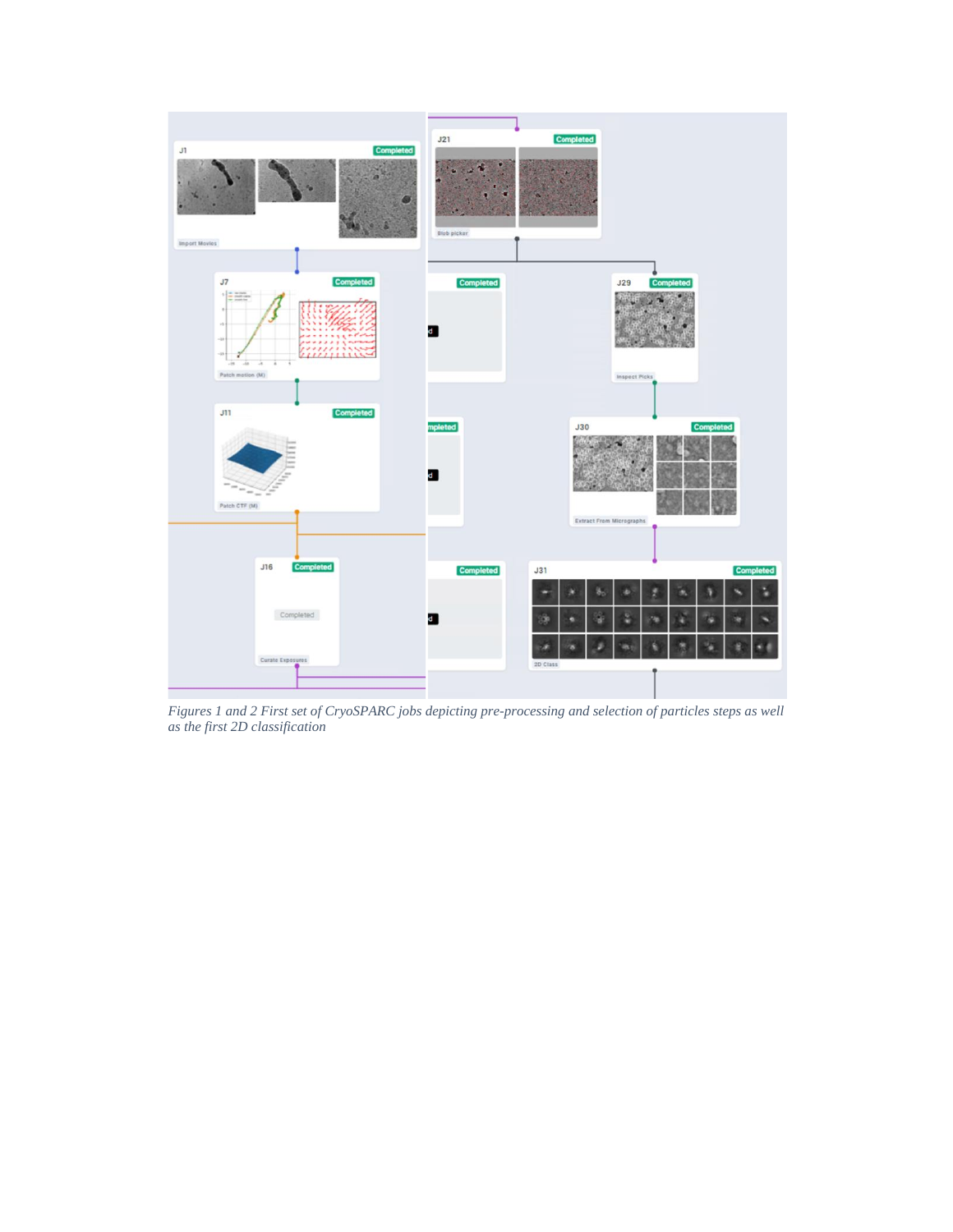

*Figures 3 and 4 CryoSPARC jobs representing the particle refinement steps and an initial check of the ab-initio reconstruction*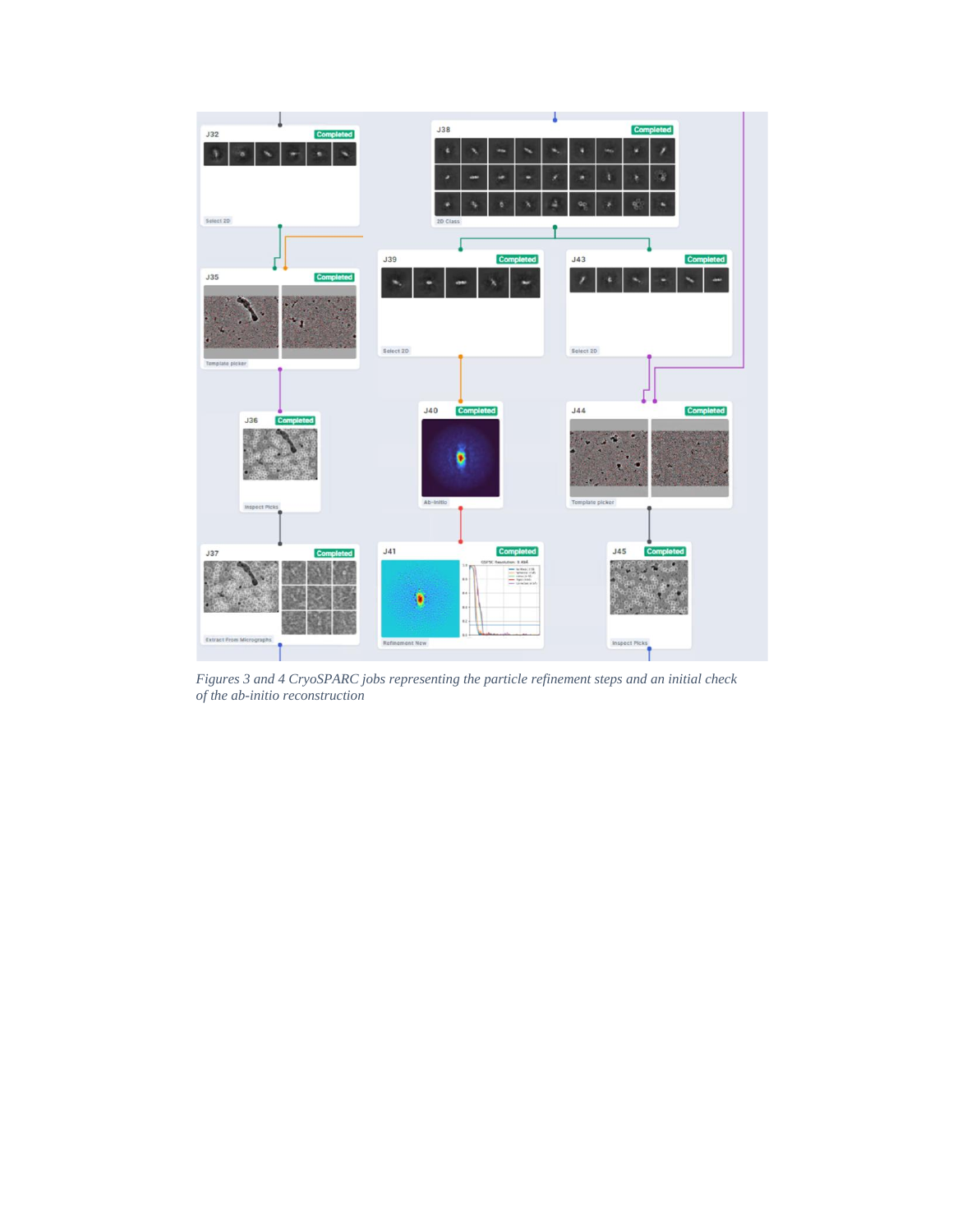

*Figure 5 The final ab-initio reconstruction and subsequent non-uniform refinement step*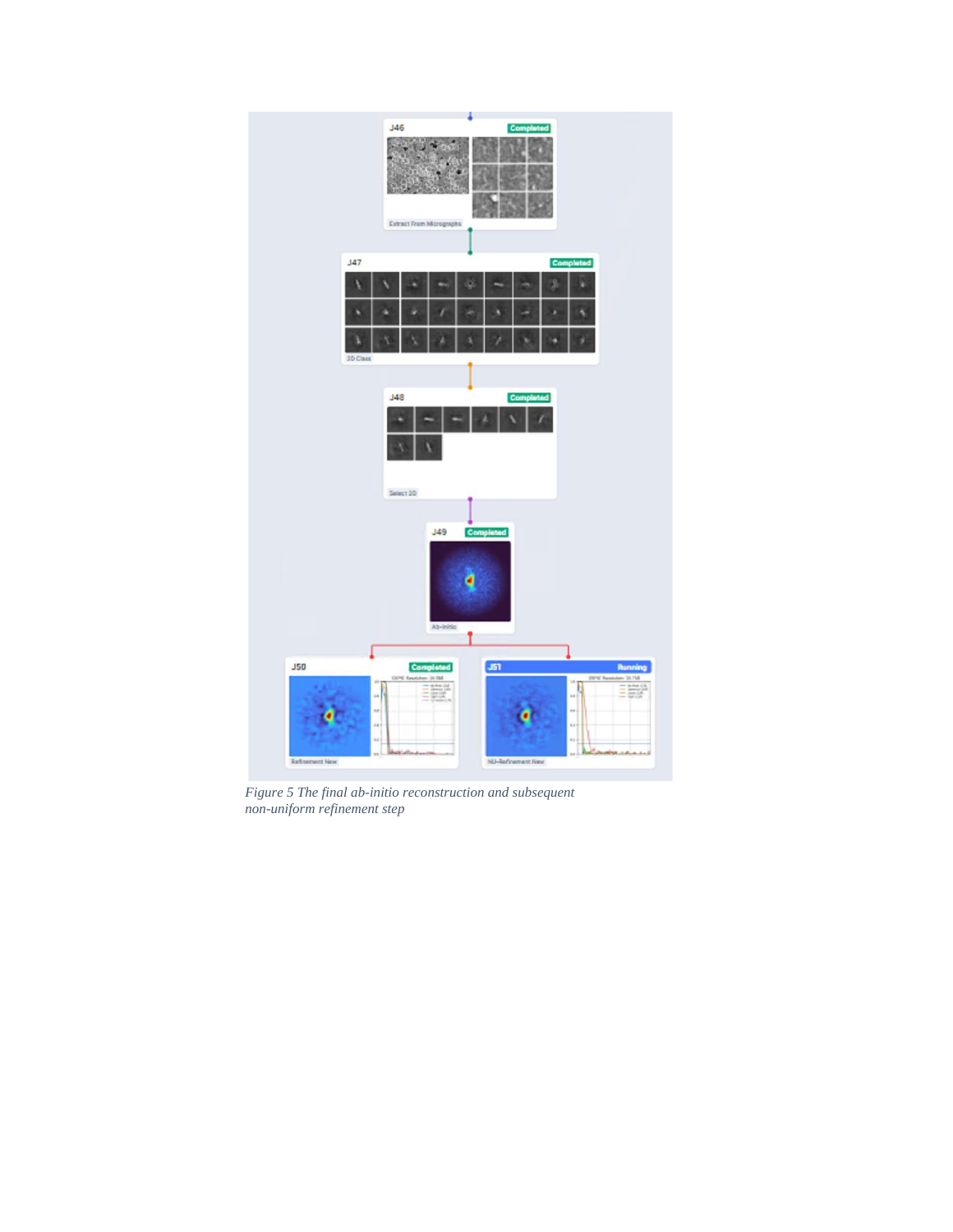| 375 pticis   | 341 ptch.    | 327 ptch     | 126 ptch.     | 324 ptch.     | 323 ptelo    | 322 ptch                | 321 ptch     | 320 ptch.    | 319 preis    |
|--------------|--------------|--------------|---------------|---------------|--------------|-------------------------|--------------|--------------|--------------|
| E.           |              |              |               |               |              | <b>SERVICE</b><br>ning. | o<br>4       |              |              |
| 16.5 A 1 ess | 18.1 A 1 em  | 15.0 A 1 ess | 16.0 A 1 ess  | 14.5 A 1 etc. | 175 A 1 ess  | 148A1 ets               | 16.4 A 1 ess | 15.6 A 1 ess | 17.4 A 1 ess |
| 317 otich    | 317 ptcls    | 312 ptcls    | 311 ptcls     | 308 ptcls     | 107 ptch     | 304 ptch.               | 300 ptcls    | 295 ptch     | 288 ptcls    |
| <b>COLOR</b> |              |              | <b>SOL</b>    | ٦             | 100          | Ð                       |              | d            |              |
| 149 A 1 ess  | 25.9 A 1 ess | 168A1 ess    | 16.0 A I etc. | 19.2 A 1 mm   | 15.0 A 1 ess | 171Aless                | 23.2 A 1 ess | 17.5 A 1 ess | 16:6 A Linis |
| 286 ptcis    | 279 ptcls    | 275 otcis    | 266 pros      | 264 ptcls     | 258 ptcls    | 252 ptcls               | 251 ptch.    | 249 ptcls    | 249 ptcls    |
| <b>PRI</b>   |              |              | r             | æ             |              |                         |              | 毊            |              |
| 16.6 A 1 ess | 15.6 A 1 ass | 16.6 A 1 ess | 189A1 est     | 20.1 A 1 mil  | 18.1 A 1 ess | 17.4 A 1 ess            | 17.6 A 1 ess | 20.0 A 1 ess | 20.2 A 1 ass |
| 248 otcls.   | 245 ptcls    | 243 ptcls    | 238 ptcls     | 233 ptcls     | 229 ptcls    | 222 ptcls               | 215 ptcls    | 206 ptcls    | 203 ptcls    |
| <b>SP</b>    | u            |              | ۰             |               | 137          |                         | æ            | ь            |              |
| 23.7 A 1 ess | $20.3A$ ess  | 16.7 A 1 ess | $19.3A1$ ess  | 25 7 A 1 ess  | 18.1 A 1 ess | 18.8 A 1 ess            | 20:3 A 1 ess | 20.2 A 1 ess | 20.7.A.1.ess |

*Figure 6 Initial 2D classes*

Above is an image of the first 40 2D classes. Notice that some classes contain junk information (5-fold symmetry, white blobs, low resolution particles), and many classes have low-resolution information on average. We did not select these junk classes, and we re-ran the 2D classification several times using only the good classes to get cleaner data to work with.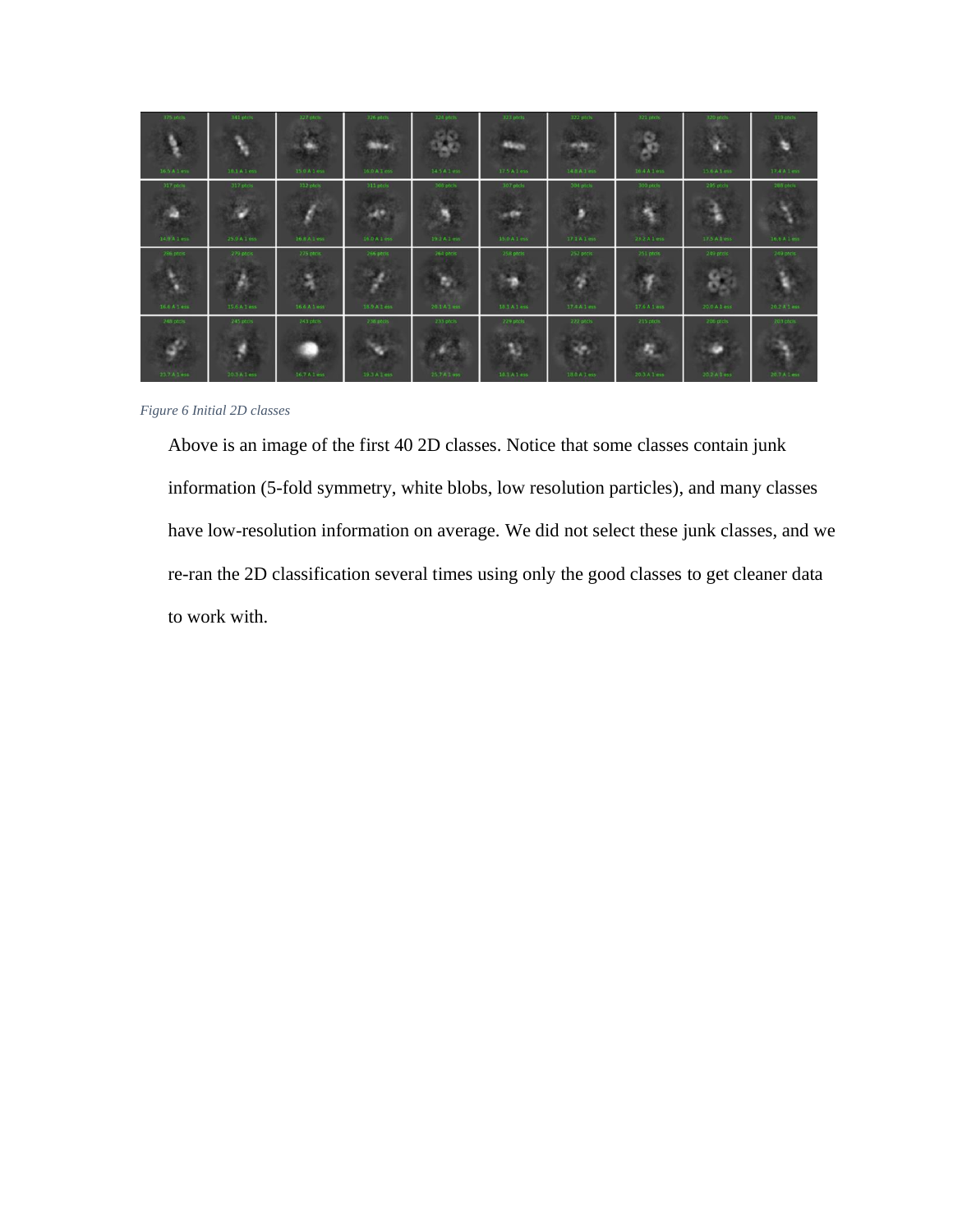#### **Mathematical Methods**

<span id="page-14-0"></span>The *ab-initio* reconstruction relies on a Bayesian framework and makes use of the following function

$$
\begin{aligned} \operatorname{argmax}_{\sigma_{1...K}} & \log(p(\sigma_{1...K}|X_1, X_2, X_3, ..., X_N)) \\ &= \operatorname{argmax}_{\sigma_{1...K}} \sum_{i=1}^N \log(\sum_{j=1}^K \frac{1}{K} \int p(X_i, \phi_i | \sigma_i) d\phi_i + \log(p(\sigma_{1...K}))), \end{aligned}
$$

where p is the probability of generating some 3D structure,  $\sigma$ , given the images  $X_i$  taken; argmax is the set of points/coordinates where  $p$  is maximized; and  $\phi$  is the pose or the 3D rotation and 2D translation of the particle [20]. A stochastic gradient descent algorithm is utilized to find the most probable 3D structure given the data [20]. Other methods may result in the same conclusion (3D structure), but they often 'get stuck' at local optima, which do not represent the typical 3D structure of the particle [20]. Below is a basic graph that represents this in more detail.



*Figure 7 General representation of possible particle confirmations vs their probabilities*

Given a space of possible 3D structures for a particle and the probability of generating each structure, the above algorithm stochastically samples the 3D space to arrive at different optima.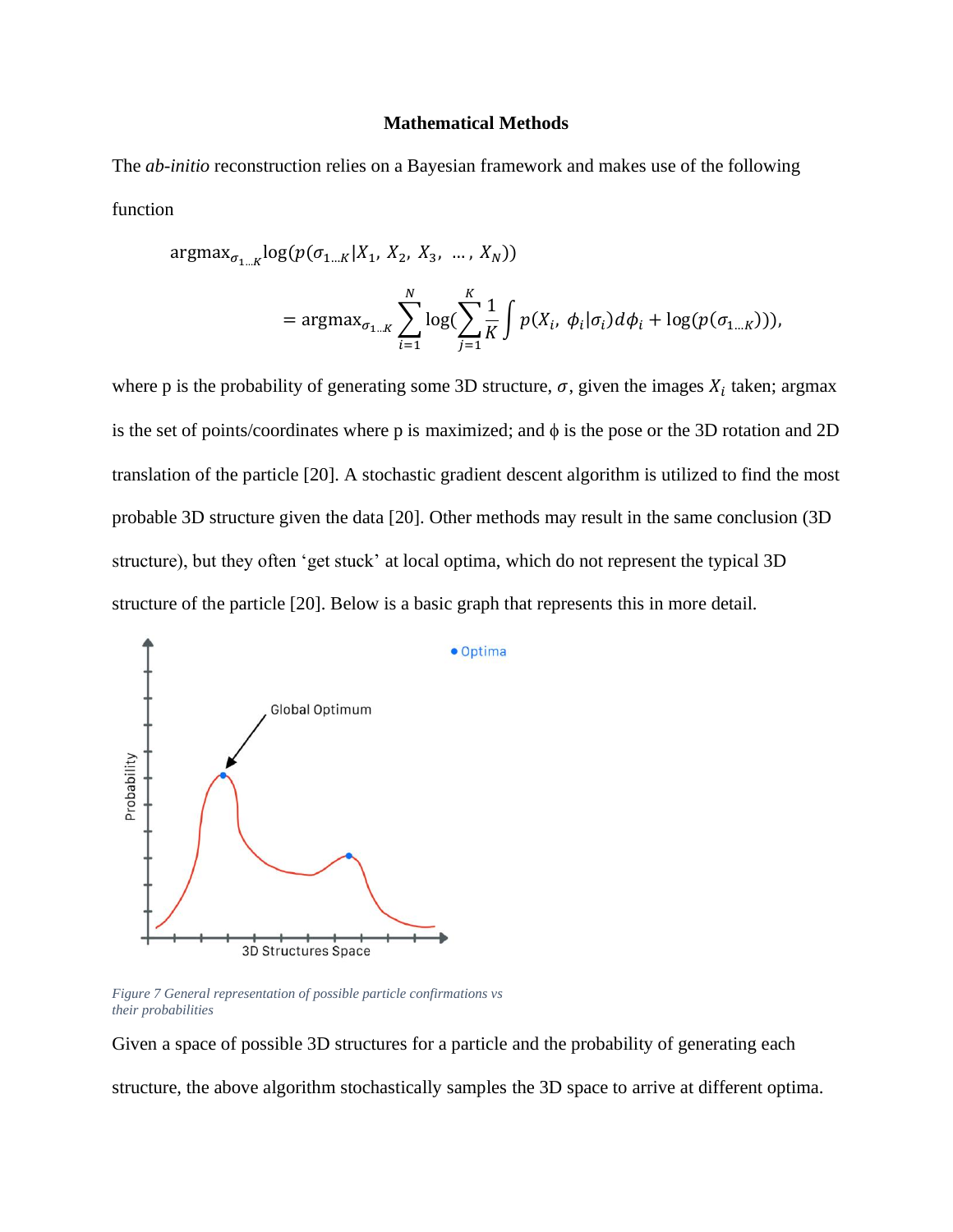Some of these are local optima, and while they may be valid 3D structures for the particle given particular states (different pH values, temperatures, etc.…), they are not representative of the general 3D structure (likely the lowest energy state) of the particle we wish to understand. Multiple iterations are performed using random subsets of the images  $X_i$  [20]. This allows the global optimum to be discovered, providing a highly accurate 3D model.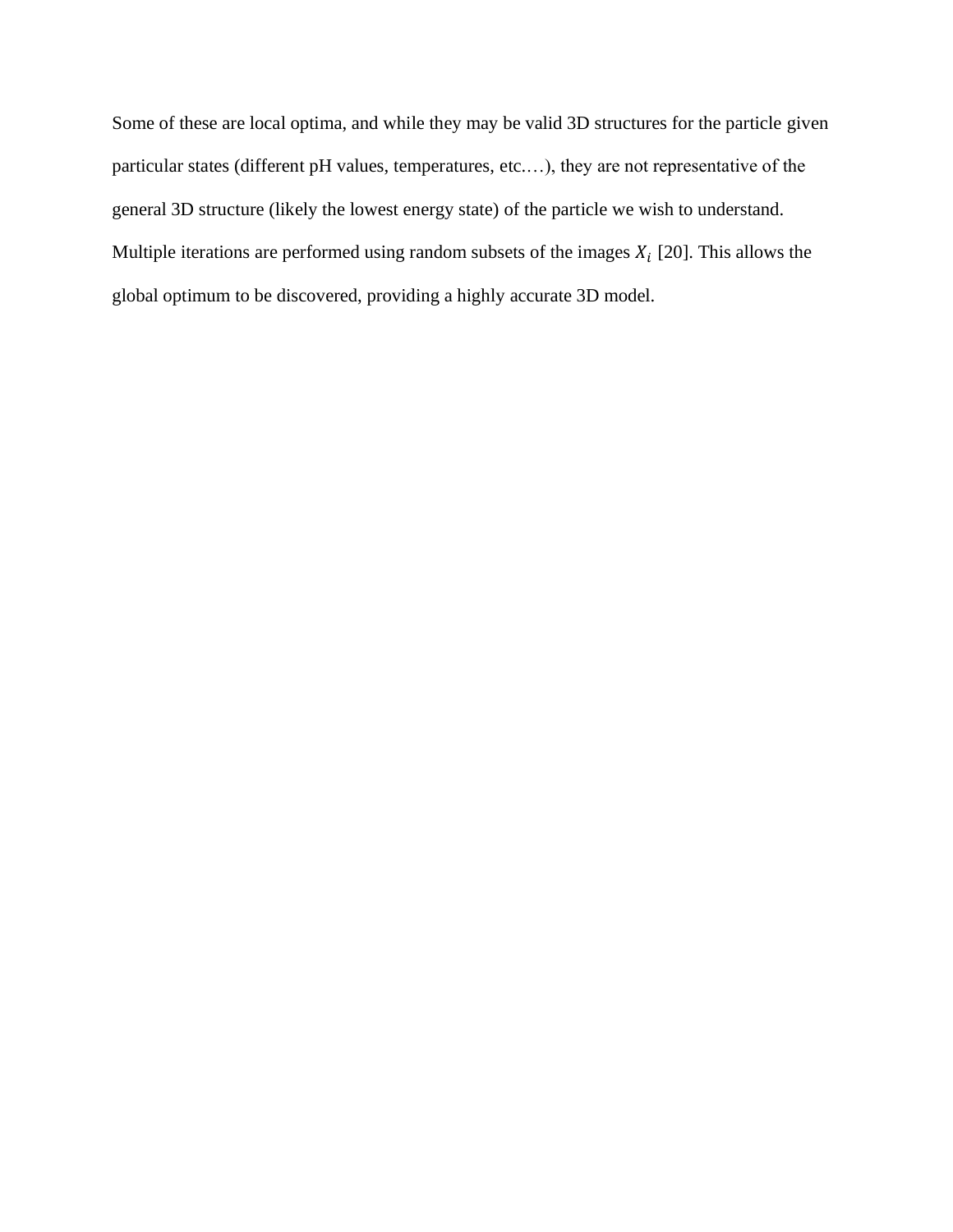# **Results**

<span id="page-16-0"></span>Following the work in CryoSPARC, we imported the produced volumes into UCSF Chimera. The images below are the S-protein models viewable in UCSF Chimera. On the left is the  $\sim$ 9.5 Å resolution model of the S-protein monomer based on the above work. While on the right is the ~8 Å resolution model.



We note that the detail on the right was much more apparent – there was significantly more smoothness in the model on the left. There also appeared to be odd blobs on the top and to the right of the protein in both models.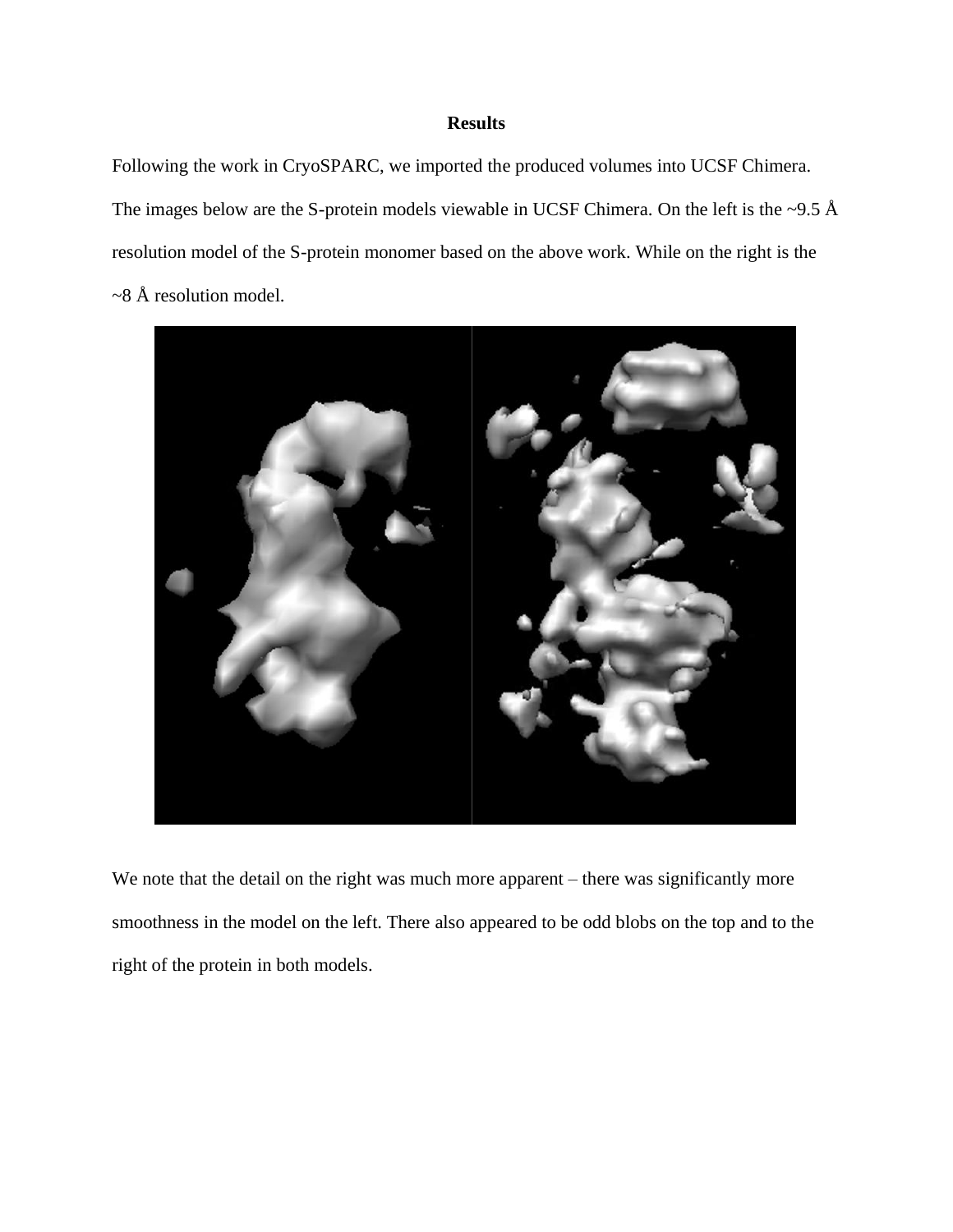#### **Discussion**

<span id="page-17-0"></span>Although we expected a higher-resolution model, we still achieved results depicting clusters of several atoms constituting the S-protein monomer. Indeed, further analysis and data cleaning are needed to obtain the near-atomic resolutions others have published, e.g., Wrapp et al. Nevertheless, these models still illustrate the generalized structure of the S-protein monomer and allow for the visualization the variability of the RBD. Moreover, we hypothesize that the models depict an average of the RBD-up and RBD-down configurations possible in the S-protein, and any other abnormalities in the models likely arise from noise in the data. Again, further work is needed to separate these possible states into different models and to improve the amount of noise. However, our work is still applicable to the various SARS-CoV-2 mutants and other single-particle analyses. Furthermore, models of the variants based on our work can be compared to confirm predicted atomic structures, illuminating the moieties that confer enhanced infectivity to the virus. The resulting differences in phenotype may then be corroborated with the genetic sequences of the mutants.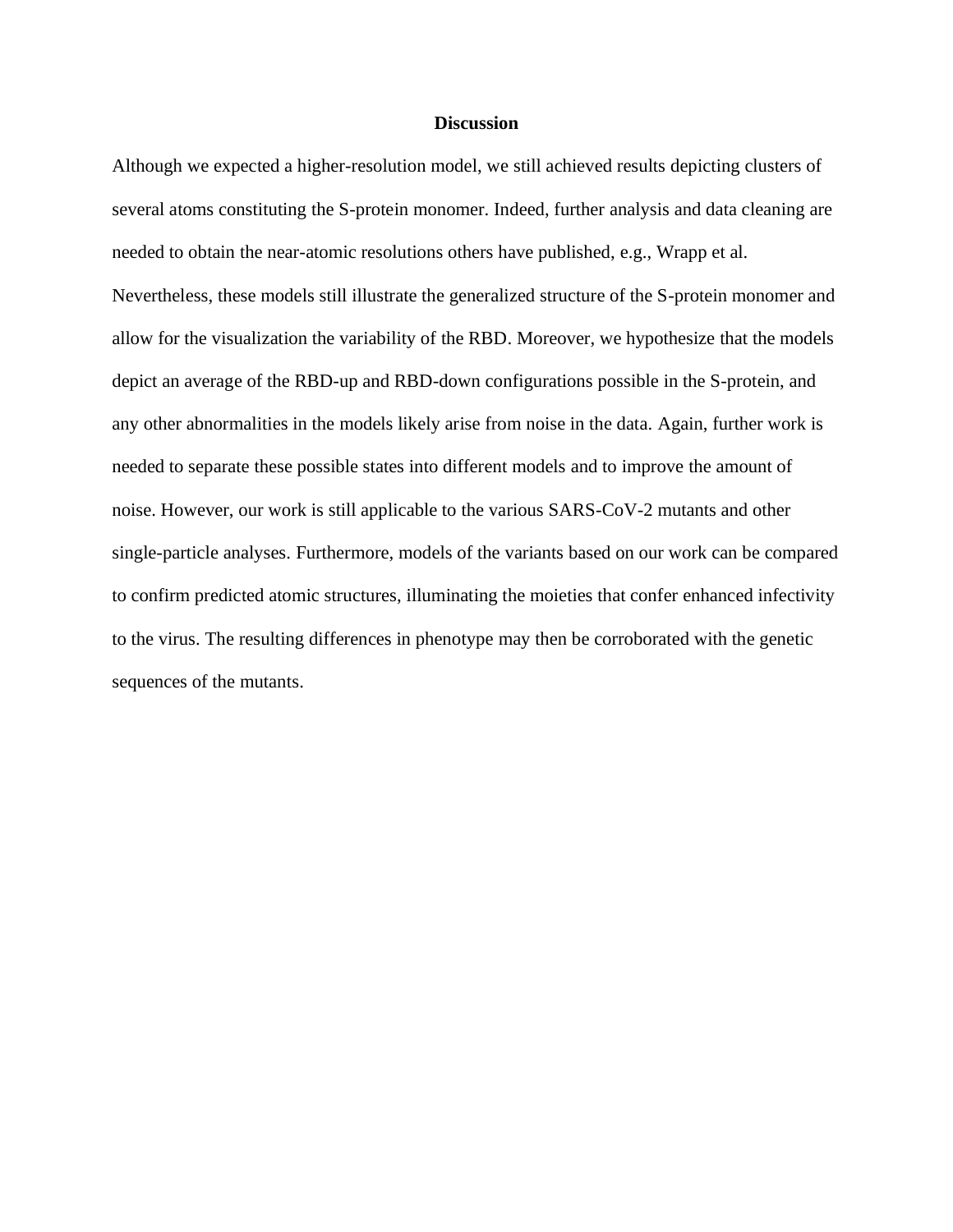#### **Conclusions and Further Work**

<span id="page-18-0"></span>Overall, cryo-EM is a powerful tool for imaging miniscule particles, and it has the power to offer high-resolution (near-atomic distance) images. Additionally, CryoSPARC is a unique software reliant on advanced mathematical methods/algorithms to solve complex optimization problems. Given more time, we will further refine the data we have generated to achieve a higherresolution reconstruction. Moreover, we will differentiate the 2D classes more to reveal different models for the RBD-up and RBD-down configurations. Following this, we will create several ab-initio classes that permit the elucidation of the two RBD conformations. Also, we would like to compare various mutants to see if there exists a computationally modellable conformational difference. Nevertheless, this research highlights the complexity of cryo-EM imaging and analysis, and it presents a great application of mathematics intersecting with the biological, physical, and biochemical fields.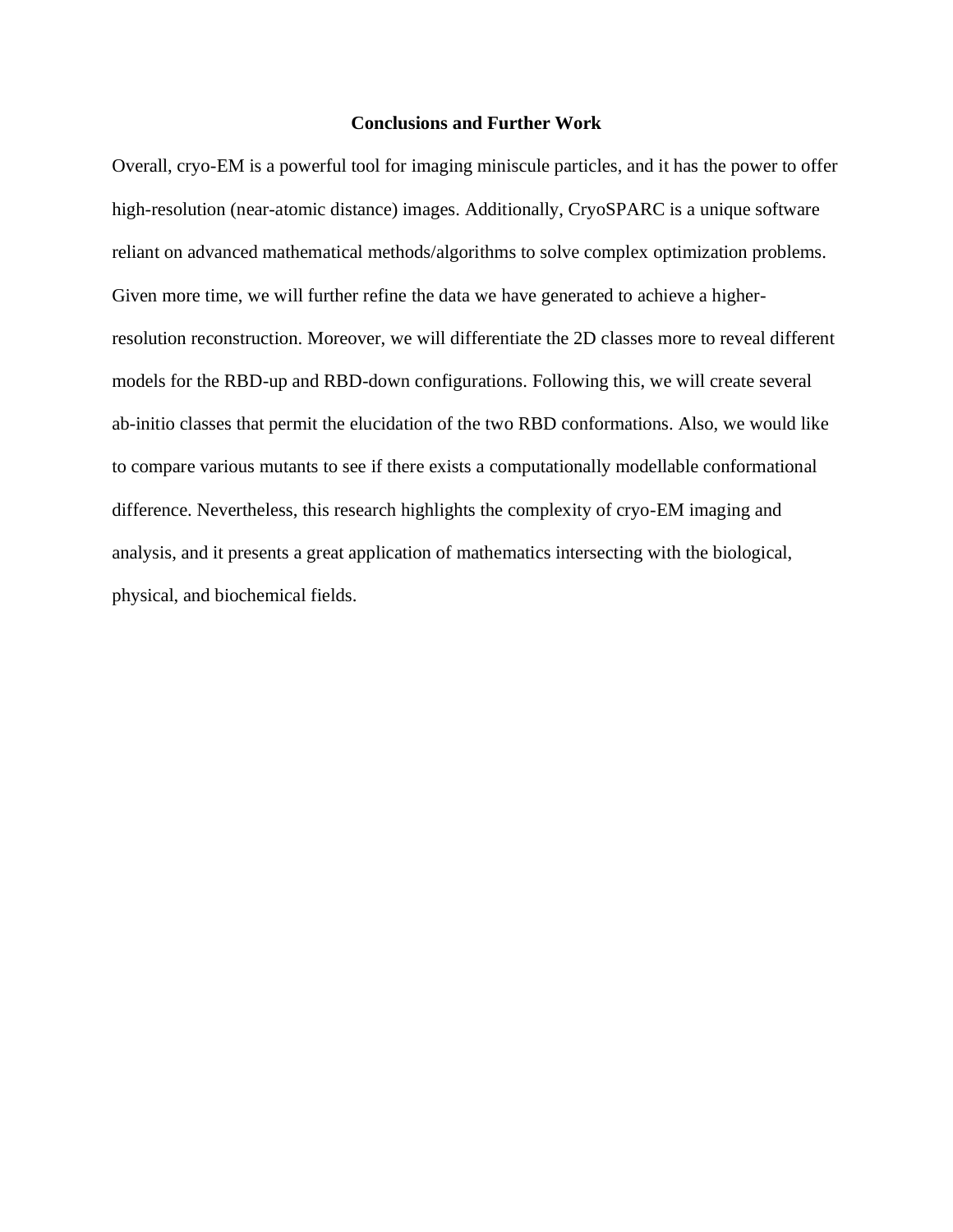#### **Acknowledgements**

<span id="page-19-0"></span>I would like to extend my deepest gratitude to Dr Javier Arsuaga for allowing me to have the opportunity to work with him during Summer 2021. I have enjoyed a thoroughly fascinating experience at the intersection of mathematics, biochemistry, and physics. Dr Arsuaga was an amazing mentor, and this project has helped cement my interest in mathematical modelling and mathematical biology. I would also like to thank Dr Greg Kuperberg and Jennifer Brown for their organizing and careful logistical planning of the REU program. Additionally, I would like to give special thanks to Dr Mariel Vázquez and Tamara Christiani of the Arsuaga-Vázquez Lab. Dr Vázquez has been excellent in leading the research group along with Dr Arsuaga, and Tamara guided me extensively in my first approaches with the CryoSPARC software. Finally, I would like to express gratitude toward Georgina González and Sofia Jakovcevic for their assistance with biostatistics and profile Hidden Markov Modelling, respectively. This work was made possible by funding from the NSF.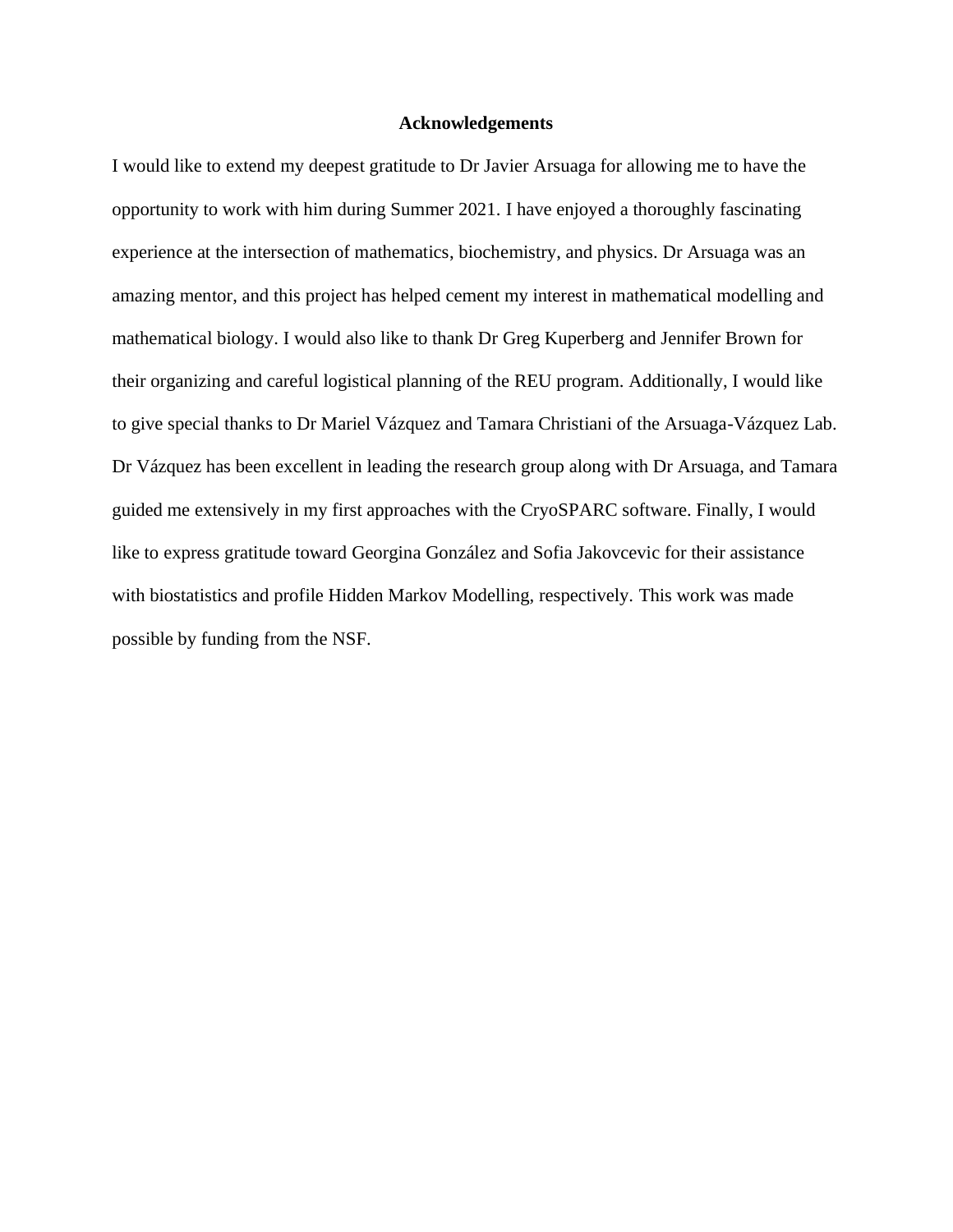#### **References**

- <span id="page-20-0"></span>[1] Barton, M. I., MacGowan, S. A., Kutuzov, M. A., Dushek, O., Barton, G. J., & van der Merwe, P. A. (2021). Effects of common mutations in the SARS-COV-2 spike RBD and its ligand, the human ACE2 receptor on binding affinity and kinetics. *ELife*, *10*. <https://doi.org/10.7554/elife.70658>
- [2] Benton D.J., Wrobel A.G., Xu P., et al. (2020). Receptor binding and priming of the spike protein of SARS-CoV-2 for membrane fusion. *Nature*, *588*(7837), 327-330. doi:10.1038/s41586-020-2772-0
- [3] Cai Y., Zhang J., Xiao T., Peng H., Sterling S.M., Walsh R.M. Jr., et al. (2020). Distinct conformational states of SARS-CoV-2 spike protein. *Science*, *369*(6511), 1586–1592
- [4] Cheng Y., Grigorieff N., Penczek P.A., Walz T., (2015). A Primer to Single-Particle Cryo-Electron Microscopy, *Cell*, *161*(3), 438-449. <https://doi.org/10.1016/j.cell.2015.03.050>
- [5] Deng, X., Garcia-Knight, M. A., Khalid, M. M., Servellita, V., et al. (2021). Transmission, infectivity, and neutralization of a spike L452R SARS-CoV-2 variant. *Cell*, *184*(13), 3426– 3437.e8.<https://doi.org/10.1016/j.cell.2021.04.025>
- [6] Duan L, Zheng Q, Zhang H, Niu Y, Lou Y and Wang H (2020). The SARS-CoV-2 Spike Glycoprotein Biosynthesis, Structure, Function, and Antigenicity: Implications for the Design of Spike-Based Vaccine Immunogens. *Front. Immunol. 11*, 576622. doi: 10.3389/fimmu.2020.576622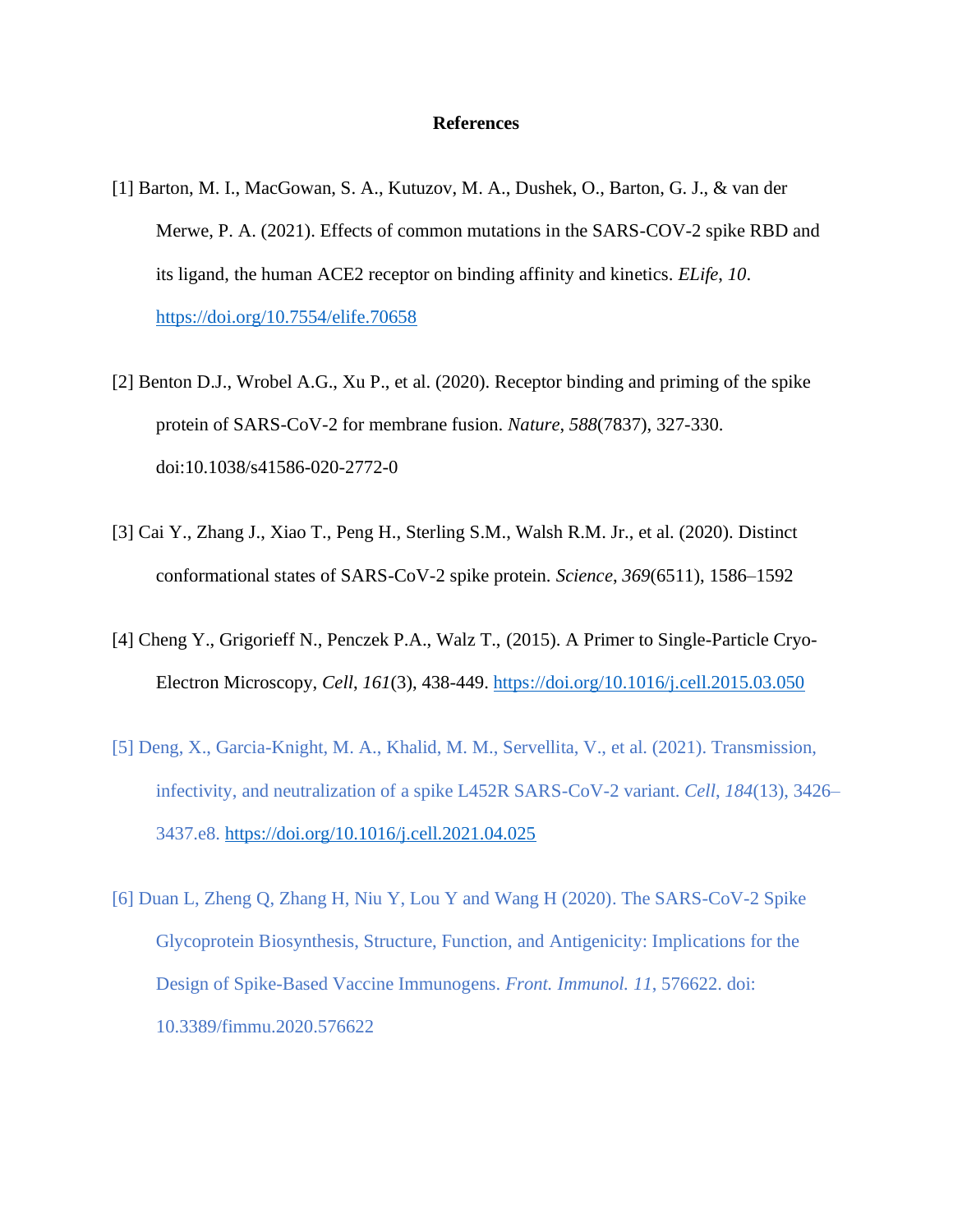- [7] Goddard T.D., Huang C.C., Meng E.C., Pettersen E.F., Couch G.S., Morris J.H., et al. (2018). UCSF ChimeraX: Meeting modern challenges in visualization and analysis. *Protein Sci*, *27*(1), 14–25
- [8] Gui M, et al. (2017). Cryo-electron microscopy structures of the SARS-CoV spike glycoprotein reveal a prerequisite conformational state for receptor binding. *Cell Res*, *27*, 119–129
- [9] Hatmal, M. M., Alshaer, W., Al-Hatamleh, M. A., Hatmal, M., Smadi, O., Taha, M. O., Oweida, A. J., Boer, J. C., Mohamud, R., & Plebanski, M. (2020). Comprehensive structural and molecular comparison of spike proteins of SARS-COV-2, SARS-COV and MERS-COV, and their interactions with ACE2. *Cells*, *9*(12), 2638. <https://doi.org/10.3390/cells9122638>
- [10] Hoffmann, M., Kleine-Weber, H., Schroeder, S., Krüger, N., Herrler, T., Erichsen, S., Schiergens, T. S., Herrler, G., Wu, N. H., Nitsche, A., Müller, M. A., Drosten, C., & Pöhlmann, S. (2020). SARS-CoV-2 Cell Entry Depends on ACE2 and TMPRSS2 and Is Blocked by a Clinically Proven Protease Inhibitor. *Cell*, *181*(2), 271–280.e8. <https://doi.org/10.1016/j.cell.2020.02.052>
- [11] Korber B., et al. (2020). Tracking changes in SARS-CoV-2 spike: evidence that D614G increases infectivity of the COVID-19 virus. *Cell*, *182*, 812–827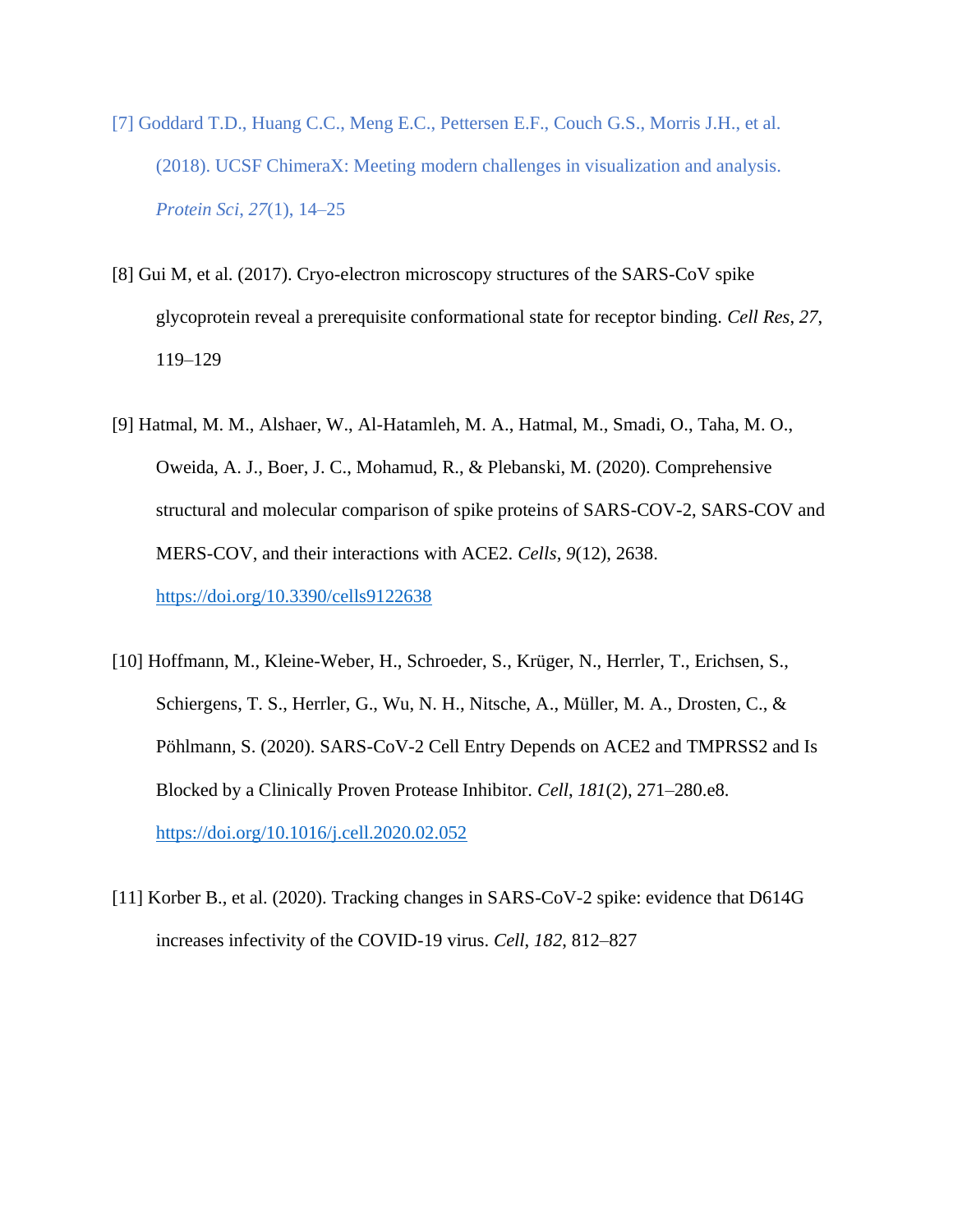- [12] Laha, S., Chakraborty, J., Das, S., Manna, S. K., Biswas, S., & Chatterjee, R. (2020). Characterizations of SARS-COV-2 mutational profile, Spike protein stability and viral transmission. *Infection, Genetics and Evolution*, *85*, 104445. <https://doi.org/10.1016/j.meegid.2020.104445>
- [13] Lan J, et al. (2020). Structure of the SARS-CoV-2 spike receptor-binding domain bound to the ACE2 receptor. *Nature*, *581*, 215–220.
- [14] Li, M. Y., Li, L., Zhang, Y., & Wang, X. S. (2020). Expression of the SARS-CoV-2 cell receptor gene ACE2 in a wide variety of human tissues. Infectious diseases of poverty, *9*(1), 45.<https://doi.org/10.1186/s40249-020-00662-x>
- [15] Masre, S. F., Jufri, N. F., Ibrahim, F. W., & Abdul Raub, S. H. (2021). Classical and alternative receptors for SARS-CoV-2 therapeutic strategy. Reviews in medical virology, *31*(5), 1–9.<https://doi.org/10.1002/rmv.2207>
- [16] Morais, I. J., Polveiro, R. C., Souza, G. M., Bortolin, D. I., Sassaki, F. T., & Lima, A. T. (2020). The global population of SARS-COV-2 is composed of six major subtypes. *Scientific Reports*, *10*(1).<https://doi.org/10.1038/s41598-020-74050-8>
- [17] Penczek, P.A., Image restoration in cryo-electron microscopy. *Methods in enzymology*, *482*, 35-72.
- [18] Pettersen E.F., et al. (2004). UCSF Chimera—a visualization system for exploratory research and analysis. *J Comput Chem*, *25*, 1605–1612.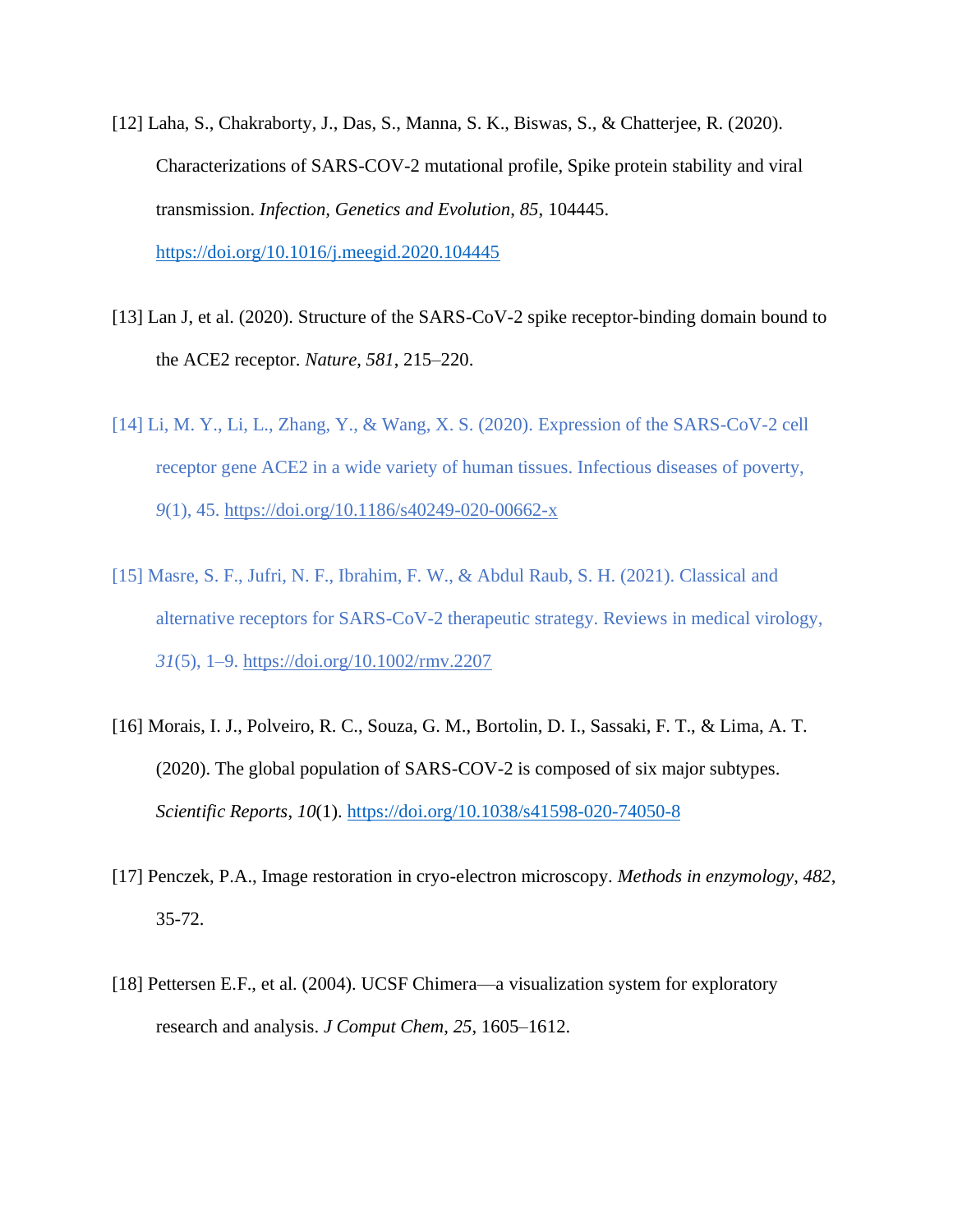- [19] Punjani, A., & Fleet, D. J. (2021). 3D variability analysis: Resolving continuous flexibility and discrete heterogeneity from single particle cryo-EM. *Journal of Structural Biology*, *213*(2), 107702.
- [20] Punjani, A., Rubinstein, J., Fleet, D.J., *et al.* (2017). cryoSPARC: algorithms for rapid unsupervised cryo-EM structure determination. *Nat Methods*, *14*, 290–296. <https://doi.org/10.1038/nmeth.4169>
- [21] Punjani, A., Zhang, H. & Fleet, D.J. (2020). Non-uniform refinement: adaptive regularization improves single-particle cryo-EM reconstruction. *Nat Methods 17*, 1214– 1221.<https://doi.org/10.1038/s41592-020-00990-8>
- [22] Rosenthal, P. B., & Henderson, R. (2003). Optimal determination of particle orientation, absolute hand, and contrast loss in single-particle electron cryomicroscopy. *Journal of Molecular Biology*, *333*(4), 721–745.<https://doi.org/10.1016/j.jmb.2003.07.013>
- [23] Scheres, S. H., & Chen, S. (2012). Prevention of overfitting in cryo-EM structure determination. *Nature methods*, *9*(9), 853–854.<https://doi.org/10.1038/nmeth.2115>
- [24] Shang, J., Wan, Y., Luo, C., Ye, G., Geng, Q., Auerbach, A., & Li, F. (2020). Cell entry mechanisms of SARS-COV-2. *Proceedings of the National Academy of Sciences*, *117*(21), 11727–11734.<https://doi.org/10.1073/pnas.2003138117>
- [25] Song, W., Gui, M., Wang, X., & Xiang, Y. (2018). Cryo-EM structure of the SARS coronavirus spike glycoprotein in complex with its host cell receptor ACE2. *PLOS Pathogens*, *14*(8).<https://doi.org/10.1371/journal.ppat.1007236>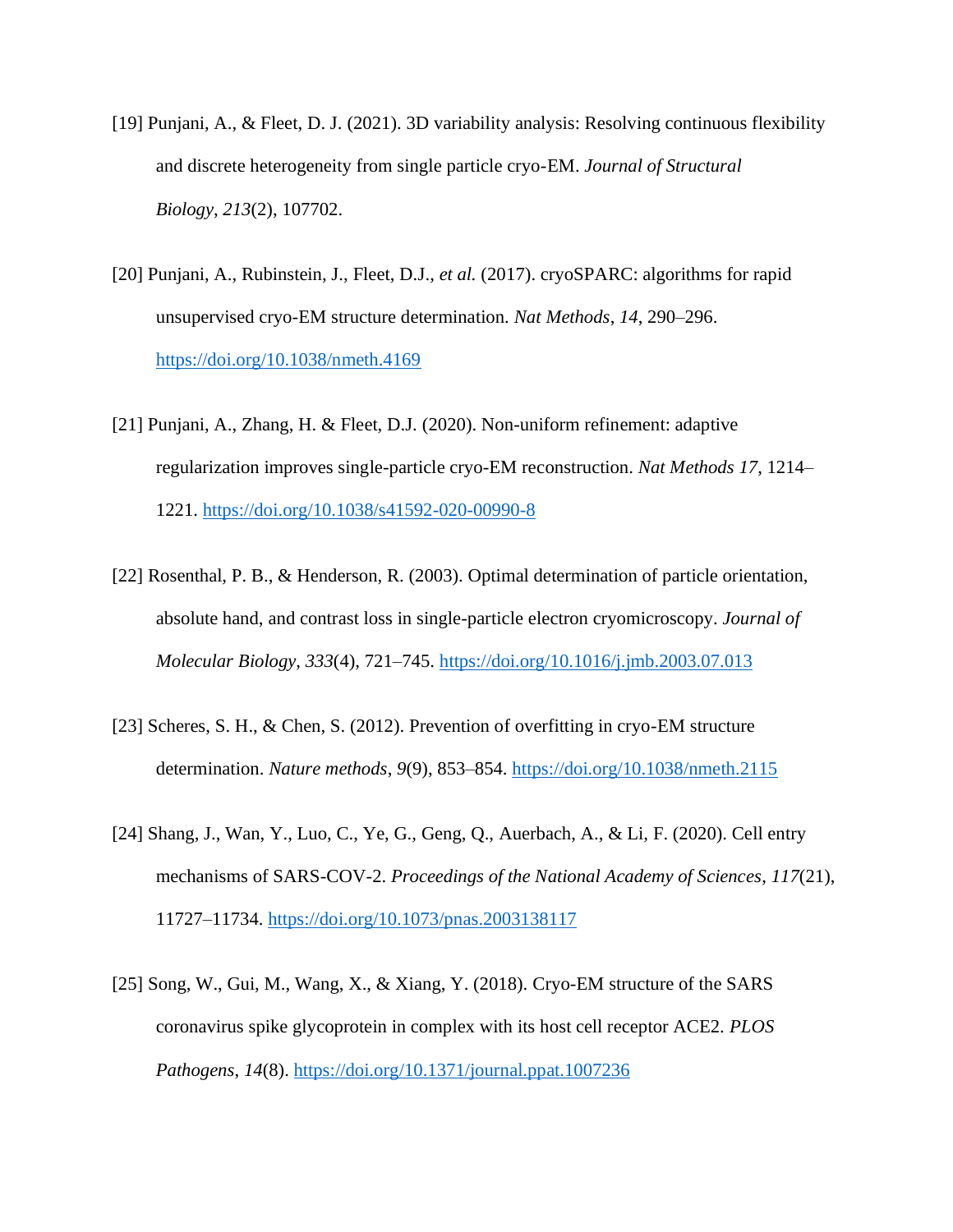- [26] Starr, T. N., Greaney, A. J., Hilton, S. K., Ellis, D., Crawford, K. H. D., Dingens, A. S., Navarro, M. J., Bowen, J. E., Tortorici, M. A., Walls, A. C., King, N. P., Veesler, D., & Bloom, J. D. (2020). Deep mutational scanning of SARS-COV-2 receptor binding domain reveals constraints on folding and Ace2 binding. *Cell*, *182*(5). <https://doi.org/10.1016/j.cell.2020.08.012>
- [27] Walls, A. C., Park, Y. J., Tortorici, M. A., Wall, A., McGuire, A. T., & Veesler, D. (2020). Structure, Function, and Antigenicity of the SARS-CoV-2 Spike Glycoprotein. *Cell*, *181*(2), 281–292.e6.<https://doi.org/10.1016/j.cell.2020.02.058>
- [28] Wrapp, D., Wang, N., Corbett, K. S., Goldsmith, J. A., Hsieh, C.-L., Abiona, O., Graham, B. S., & McLellan, J. S. (2020). Cryo-EM structure of the 2019-ncov spike in the prefusion conformation. *Science*, *367*(6483), 1260–1263.<https://doi.org/10.1101/2020.02.11.944462>
- [29] Xing Zhu et al. (2021). Cryo-electron microscopy structures of the N501Y SARS-CoV-2 spike protein in complex with ACE2 and 2 potent neutralizing antibodies, *PLOS Biology*. [DOI: 10.1371/journal.pbio.3001237](http://dx.doi.org/10.1371/journal.pbio.3001237)
- [30] Yang, T. J., Yu, P. Y., Chang, Y. C., Liang, K. H., Tso, H. C., Ho, M. R., Chen, W. Y., Lin, H. T., Wu, H. C., & Hsu, S. D. (2021). Effect of SARS-CoV-2 B.1.1.7 mutations on spike protein structure and function. *Nature structural & molecular biology*, *28*(9), 731–739. <https://doi.org/10.1038/s41594-021-00652-z>
- [31] Yip, K.M., Fischer, N., Paknia, E. et al. (2020). Atomic-resolution protein structure determination by cryo-EM. *Nature 587*, 157–161. [https://doi.org/10.1038/s41586-020-](https://doi.org/10.1038/s41586-020-2833-4) [2833-4](https://doi.org/10.1038/s41586-020-2833-4)